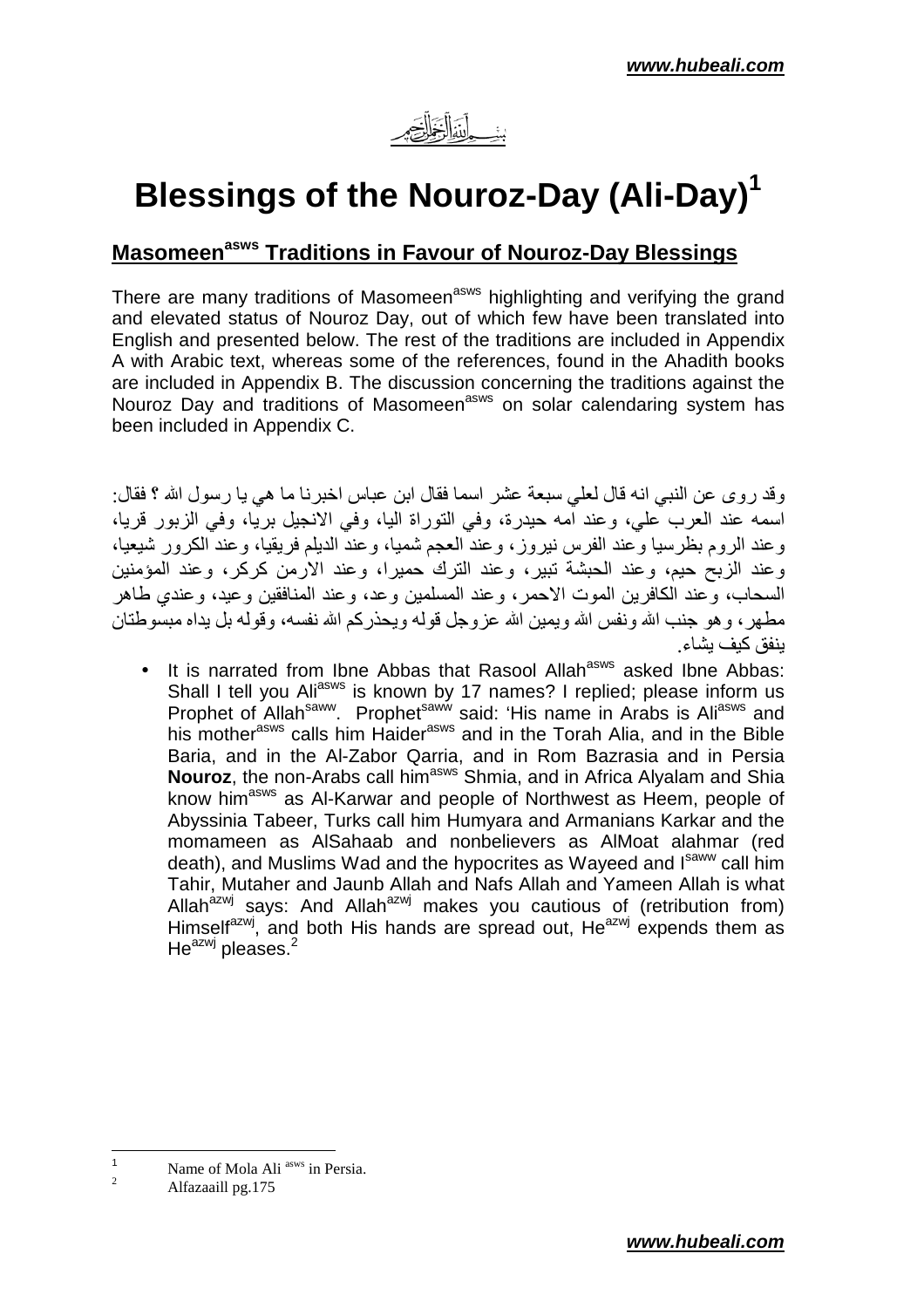مُحَمَّدُ بْنُ الْحَسَنِ فِي الْمِصْبَاحِ عَنِ الْمُعَلَّى بْنِ خُنَيْسِ عَنِ الصَّادِقِ ع فِي يَوْمِ النَّيْرُوزِ قَالَ إِذَا كَانَ يَوْمُ النَّبْرِ وَنِ فَاعْتَسِلْ وَ اَلْنَسْ أَنْظَفَ ثَبَابِكَ الْجَدِيثَ

• Mohammed bin AlHassan writes in 'Almasbah', he has learnt from Al-Moula bin Khanesse who asked Imam Jafar-e-Sadig<sup>asws</sup> about the day of Nouroz, Imam<sup>asws</sup> replied: 'On the Nouroz-day one should take bath and wear one's cleanest garments'.<sup>3</sup>

مُحَمَّدُ بْنُ الْحَسَنِ فِي الْمِصنْبَاحِ عَنِ الْمُعَلِّي بْنِ خُنَيْسٍ عَنْ مَوِّلانَا الصَّادِقِ عِ فِي يَوْمِ النَّيْرِ وِزِ قَالَ إِذَا كَانَ يَوْمُ النَّيْرِ ُو زِ فَاَعْتَسِلْ وَ الْبَسْ أَنْطَفَ ثِيَابِكَ وَ تَطَيَّبْ بِأَطْيَبِ طِبِبِكَ وَ تَكُّو نُ ذَلِكَ النَوْمَ صَائِماً فَإِذَا صَلَيْتَ الْنَّوَافِلَ وَ الظُّهْرَ وَ الْعَصْرَ فَصَلِّ بَعْدَ ذَلِكَ أَرْبَعَ رَكَعَاتٍ تَقْرَأُفِي أُوَّلِ كُلِّ رَكْعَةٍ فَاتِحَة الْكِتَابِ وَ عَشْرَ مَرَّاتٍ إِنَّا أَنْزِئْنَاهُ فِي لَئِلَةِ الْقَدْرِ وَ فِي النَّانِيَةِ فَاتِحَةَ الْكِتَابِ وَ عَشْرَ مَرَّاتٍ قُلْ يَا أَيُّهَا الْكَافِرُونَ وَ فِي النَّالِثَةِ فَاتِحَة الْكِتَابِ وَ عَشْرَ مَرَّاتٍ قُلْ هُوَ اللَّهُ أَحَدٌ وَ فِي الرَّابِعَةِ فَاتِحَةَ الْكِتَابِ وَ عَشْرَ مَرَّاتٍ الْمُعَوِّذَتَيْنِ وَ تَسْجُدُ بَعْدَ فَرَاغِكَ مِنَ الرَّكَعَاتِ سَجْدَةَ الشَّكْرِ وَ تَدْعُو فِيهَا يُغْفَرُ لَكَ دُنُوبُ خَمْسِينَ سَنَةً

• Mohammed bin AlHassan writes in 'Almasbah', and reports on behalf of Al-Moula bin Khanesse who heard it from Imam Jafar-e-Sadiq<sup>asws</sup>: On Nouroz day take a bath and wear your cleanest garments and apply the best perfume. Observe fast, after praying Zoher and Asar and Nawafeel. Pray four rak'ah (two-rak'ah by two-rak'ah), In all first Rakath recite the Al-Hamd followed by ten (10) times sura Qader, and in the second Al-Hamd with Ten (10) times Ya-Ayohul Kaferoon, and in the third Al-Hamd and ten (10) times sura Tauheed. And in the fourth the Al-Hamd followed by reciting 10 times both 'Al-Mu`azateen'<sup>4</sup> and after your completion of the rak'ah. You make your wishes in the prostration of thanksgiving 'Sajjadahe-Shukr', upon doing so your fifty years sins will be forgiven.<sup>5</sup>

أَحْمَدُ بْنُ فَهْدٍ فِي كِتَابِ الْمُهَدَّبِ قَالَ حَدَّثَنِي الْسَّيِّدُ الْعَلَّامَةُ بَهَاءُ الدِّينِ عَلِيَّ بْنُ عَبْدِ الْحَمِيدِ بِإِسْنَادِهِ إِلَى الْمُعَلَّى بْنِ خُنَيْسٍ عَنِ الْصَّادِقِ عِ أَنَّ يَوْمَ النَّيْرِ وَزِ ۚ هُوَ الْيَوْمُ الْذِي أَخَذَ فِيهِ النَّبِيُّ ص لِلْمِيرِ الْمُؤْمِنِينَ عِ الْعَهْدَ بِغَدِيرٍ خُمٍّ فَأَقَرُّوا لَهُ بِالْوَلَايَةِ فَطُوبَى لِمَنْ ثَبَتَ عَلَيْهَا وَ الْوَيْلُ لِمَنْ نَكَتَهَا وَ هُوَ الْيَوْمُ الَّذِي وَجَّهَ فِيهِ رَسُولُ اللَّهِ ص عَلِيَّا إِلَى وَادِي الْجِنِّ وَ أَخَذَ عَلَيْهِمُ الْعُهُودَ وَ الْمَوَانِيْقَ وَ هُوَ الْيَوْمُ الَّذِي ظَفِرَ فِيهِ بِأَهْلِ الْذَّهْرَوَانِ وَ قَتَلَ ذِي النَّذْيَةِ وَ ۖ هُوَ الْيَوْمُ الَّذِي فِيهِ يَظْهَرُ ۚ قَائِمُنَا أَهْلَ الْبَيْتِ وَ وُلْاَةُ الْأَمْرِ وَ يُُطْفِرُهُ اللَّهُ بِالْدَّجَّالِ فَيَصْلِبُهُ عَلَى كُنَاسَةِ الْكُوفَةِ وَ مَا مِنْ يَوْمِ نَيْرُوزِ إِلَّا وَ نَحْنُ نَتَوَقَّعُ فِيهِ الْفَرَجَ لِلْنَّهُ مِنْ أَيَّامِنَا حَفِظَهُ الْفُرْسُ وَ ضَيَّعْتُمُوهُ ثُمَّ إِنَّ نَبِيّاً مِنْ أَنْبِيَاءِ بَنِي إِسْرَائِيلَ سَأَلَ رَبَّهُ أَنْ يُحْيِيَ الْقَوْمَ الَّذِينَ خَرَجُوا مِنْ دِيَارِ هِمْ وَ هُمْ أُلُوفٌ حَذَرَ الْمَوْتُ فَأَمَاتَهُمُ اللَّهُ فَأَوْحَى اللَّهُ إِلَيْهِ أَنْ صِلِّ عَلَيْهِمُ الْمَاءَ فِي مَضنَاجِعِهِمْ فَصنبَّ عَلَيْهِمُ الْمَاءَ فِي هَذَا الْبَوْمِ فَعَاشُوا وَ هُمْ تَلْاثُونَ أَلْفًا فَصَارَ صَبٌّ الْمَاءِ فِي بَوْمِ الْنُيْرُوزِ سُنَّةً مَاضِيَةً لَا يَعْرِفُ سَبَبَهَا إِلَّا الرَّاسِخُونَ فِي الْعِلْمِ وَ هُوَ أَوَّلُ يَوْمٍ مِنْ سَنَةِ الْفُرْسِ قَالَ الْمُعَلَّى وَ أَمْلَى عَلَيَّ ذَلِكَ فَكَتَنْتُ منْ امْلَائِه

Ahmed bin Fahad writes a tradition in the book 'Almuhazab' that Abdul Hamed narrates from Al-Muala bin Khanes who heard it from Imam Al-Sadiq<sup>asws</sup>: 'Today is the day of Nouroz, it was the same day on which Rasool Allah<sup>saww</sup>, at the place

<sup>-&</sup>lt;br>3 Wasail-U-Shia Vol-3,pg. 335.

<sup>4</sup> 'Qul Auzo bil Rabay Nace and Qul Auzo bil Falaq'

<sup>5</sup> Wasail-U-Shia Vol-8,Page-172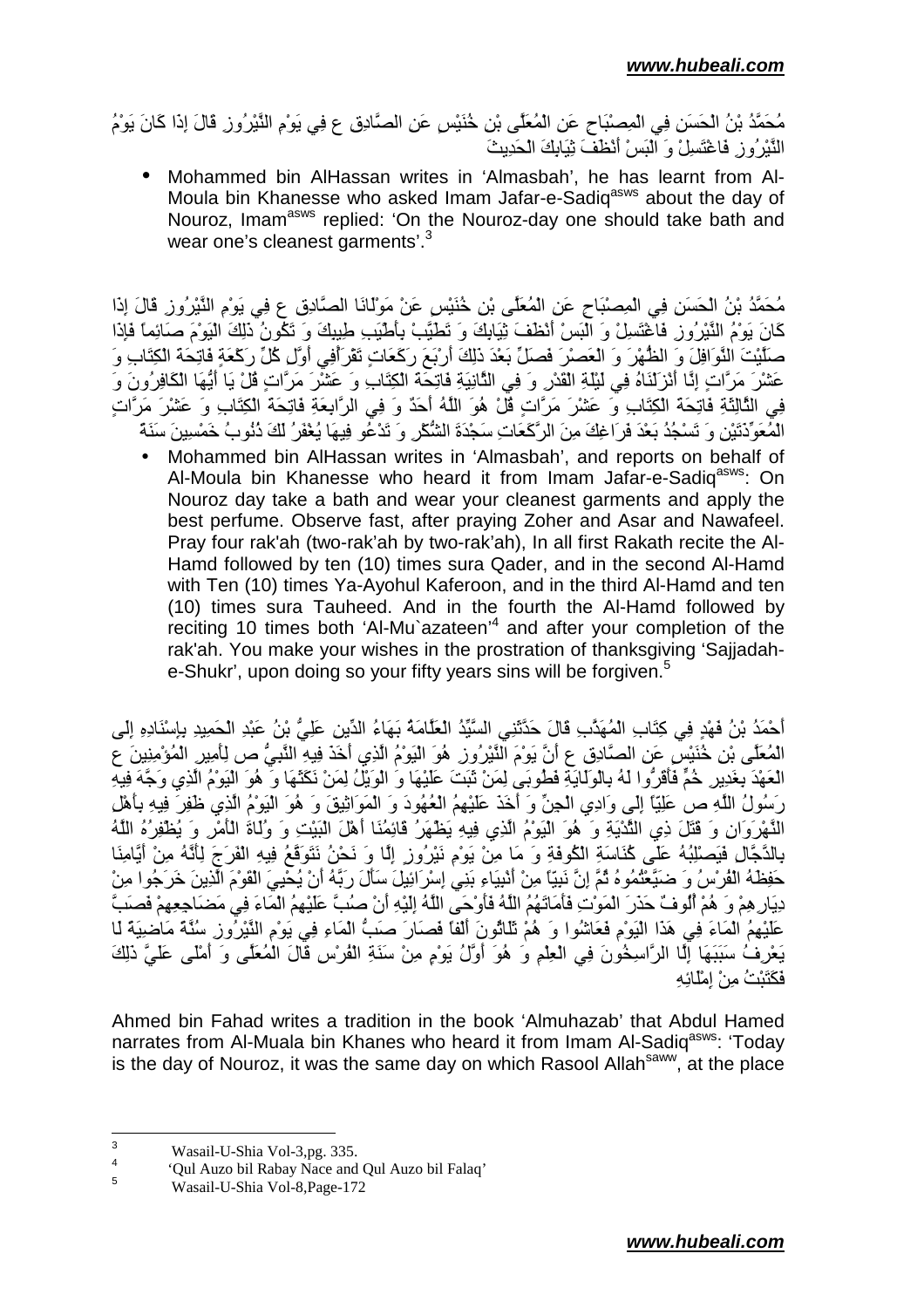of 'Ghdeer-e-Khum' took oath of allegiance from people for the Wilayat<sup>6</sup> of Amirul Momaneen<sup>asws</sup>. And people did submit to Mola Ali<sup>asws</sup>'s Wilayat while recognising the Divine appointment. Thus, (today) blessing is for all those who honoured their oath of allegiance and woe is onto those who have violated it. Today, is the day when Rasool Allah<sup>saww</sup> had sent Amirul Momaneen<sup>asws</sup> to the valley of 'Janis' and (after defeating them) took from them the charters and pledge and today (is also the day) when the fight against the people of 'Nahrawan' was won after killing them (Janis) in large numbers and Al-Thani<sup>7</sup> was also killed today. And it is the day when 'Our Al-Qaim<sup>ajfj,</sup> will appear together with his<sup>ajfj</sup> supporters and relief (after a very long time) will only come through him<sup>ajfj</sup>.

And today Allah<sup>azwj</sup> will give victory to our 'Al-Qaim<sup>ajfj</sup>) against 'Dajjal' who will be executed at the door of city of Kufa<sup>8</sup>. And there is not a single day of Nouroz on which we do not expect relaxation and blessings, this day is remembered by the people of Persia but the inhabitants of Arab have abandoned it'. Then Imam<sup>asws</sup> described an account of a Prophet<sup>as</sup> who was sent to the Children of Israel, the Prophet<sup>as</sup> prayed to his Lord<sup>azwj</sup> to resurrect those people who had ran away from their houses out of fear of being killed by 'plague', they were thousands in number. Allah<sup>azwj</sup> inspired the Prophet<sup>as</sup> to recite '<sup>اللهُ</sup> فَأَوْحَى اللَّهُ ۚ فَأَوْحَى اللَّهُ ' on them in their beds and sprinkle over them some water, it was the 'day of Nouroz' when water was poured on them and they came back to life. They were thirty thousand in number. This is the reason behind the tradition of sprinkling water on the day of Nouroz, no one knows about it but those<sup>asws</sup> who are perfect in knowledge ( الرَّاسِخُونَ فِي الْعِلْمِ ). This also happens to be the first day of the year for the Persians. Al-Muala says Imam<sup>asws</sup> dictated me this tradition and I wrote it down.<sup>9</sup>

وَ عَنِ الْمُعَلِّي أَيْضاً قَالَ دَخَلْتُ عَلَى أَبِي عَبْدِ اللَّهِ عِ فِي صَبِيحَةِ يَوْمِ النَّيْرِ وِزِ فَقَالَ يَا مُعَلِّي أَ تَعْرِفُ هَذَا اْلْبَوْمَ قُلْتُ لَا وَ لَكِنَّهُ بَوْمٌ تُعَظِّمُهُ الْعَجَمُ وَ تَتَبَارَكُ فِيهِ قَالَ كَلَا وَ الْبَيْتِ الْعَتِيقِ الَّذِي بِبَطْنِ مَكَّةً مَا هَذَا النِّوْمُ إِلَّا لِأَمْرِ قَدِيمٍ أَفَسِّرُهُ لَكَ حَتَّى تَعْلَمُهُ قُلْتُ تَعَلِّمِي هَذَا مِنْ عِنْدِكَ أَحَبُّ إِلَىَّ مِنْ أَنْ تَعِيشَ أَثْرَابِي وَ يُهْلِكَ اللّهُ أَعْدَاءَكُمْ قَالَ يَا مُعَلًى يَوِّمُ النَّبْرُ وز هُوَ الْبَوِّمُ الَّذِي أَخَذَ اللّهُ فِيهِ مِيثَّاقَ الْعِبَادِ أَنْ يَعْبُدُوهُ وَ َ لَا يُشْرِكُوا بِهِ شَيْنًا وَ أَنْ يَدِينُوا لِرُسُلِهِ وَ حُجَجِهِ وَ أَوْلِيَانِهِ وَ هُوَ أَوَّلُ يَوْمٍ طَلَعَتْ فِيهِ الشَّمْسُ وَ هَبَّتْ فِيهِ الرِّيَاحُ اللَّوَاقِحُ وَ خُلِقَتْ فِيهِ زَهْرَةُ الْأَرْضِ وَ هُوَ الْيَوْمُ الَّذِي اسْتَوَتْ فِيهِ سَفِينَةُ نُوحٍ عَلَى الْجُودِيِّ وَ هُوَ الْبَوْمُ الَّذِي أَحْيَا اللَّهُ فِيهِ الْقَوْمَ الَّذِينَ خَرَجُوا مِنْ دِيارِ هِمْ وَ هُمْ أُلُوفٌ حَدَرَ الْمَوْتِ فَقَالَ لَهُمُ اللَّهُ مُونُوا ثُمَّ أَحْيَاهُمْ وَ هُوَ الْيَوْمُ الْذِي كَسَرَ فِيهِ إِبْرَاهِيمُ أَصْنَامَ قَوْمِهِ وَ هُوَ الْيَوْمُ الْذِي حَمَلَ فِيهِ رَسُولُ اللَّهِ ص عَلِيّاً ع عَلَىٰ مَنْكِبَيْهِ حَتَّى رَمَى أَصنْنَامَ ڤُرَيْش مِنْ فَوْقِ الْبَيْتِ الْحَرَامِ وَ هَشَّمَهَا الْخَبَرَ بِطُولِهِ

Al-Muala says, once I visited Imam Al-Sadig<sup>asws</sup> early morning on the day of Nouroz. Imam<sup>asws</sup> asked me. O Muala! do you know the significance of today? I replied, not really, except the fact that non-Arabs respect this day and consider it blissful. Imam<sup>asws</sup> replied: By the ancient House of Lord, which is in Mecca, this day is not sacred on its own but because of this day's relevance to 'Amr Allah' which took place many years ago. I will explain it to you so that you recognise its

<sup>-&</sup>lt;br>6 The one who provides protection and gives sustenance, Hadith-e-Tariq (http://www.hubeali.com/khutbat/Hadith-e-Tariq.pdf)

<sup>7</sup> Ummer<sup>la</sup> 8

City in Iraq

<sup>9</sup> Wasail-U-Shia Vol-8,Page-173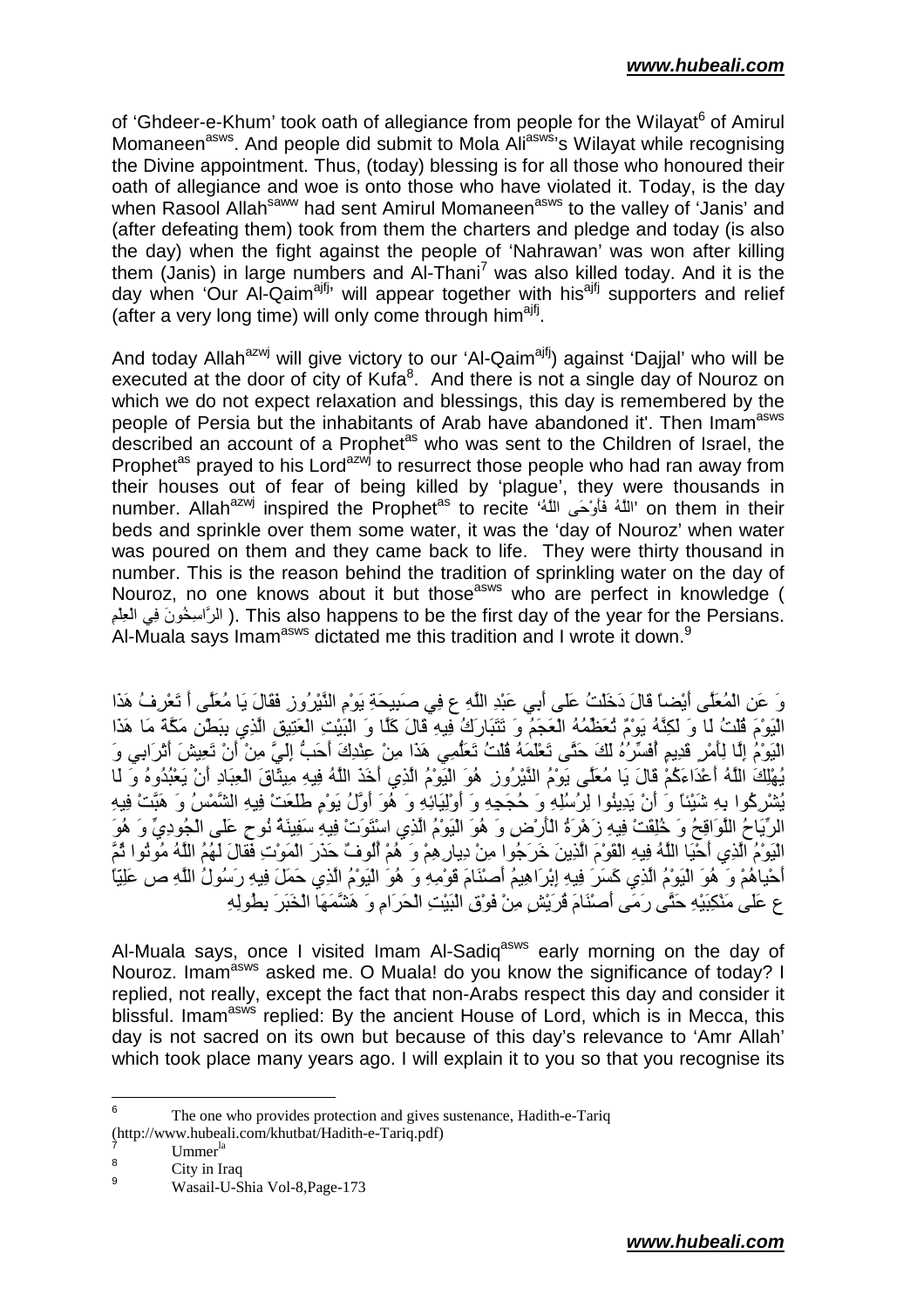significance. I replied, this will be more pleasing for me as compared with if all my friends and loved ones are resurrected, may Allah<sup>azwj</sup> destroy and eradicate all your<sup>asws</sup> enemies.

Imam<sup>asws</sup> said: Muala! Nouroz is that day on which Allah<sup>azwj</sup> took oath and pact from all His<sup>azwj</sup> slaves that they will only worship Him<sup>azwj</sup>, without inclusion of their own, and to submit to His Prophets<sup>as</sup> and Divine Guides<sup>asws</sup>. And this is the first day when Sun shone on the earth and fruit bearing winds stared flowing and brought grace and elegance to earth. This is the day on which Arc of Prophet Noah<sup>as</sup> became stable on the mountain of 'Joathy'. It is the same day when thousand of people got killed when they left their houses out of fear of death. Allah<sup>azwj</sup>, after killing them brought them back to life. It is the same day when Prophet Ibrahim<sup>as</sup> demolished the idols of his nation. And it is the same day when Prophet Mohammed<sup>saww</sup> lifted Amirul Momaneen<sup>asws</sup> on his shoulders so that Ali<sup>asws</sup> would bring down the idols of Quraish from the House of Lord<sup>azwj</sup>, which were then brought down (by Ali<sup>asws</sup>) and torn into pieces.<sup>10</sup>

## **The Local Time of Nouroz**

It is the time when the Sun enters into the Aries after completing it in a year's time, further details on its occurrence and time can be found from astronomical data, e.g.

http://www.gppstudio.net/freeware/gpp\_astro\_freeware.htm http://en.wikipedia.org/wiki/Zodiac\_sign http://en.wikipedia.org/wiki/Sun\_sign\_astrology

<sup>10</sup> Wasail-U-Shia Vol-8,Page-173, tradition 10340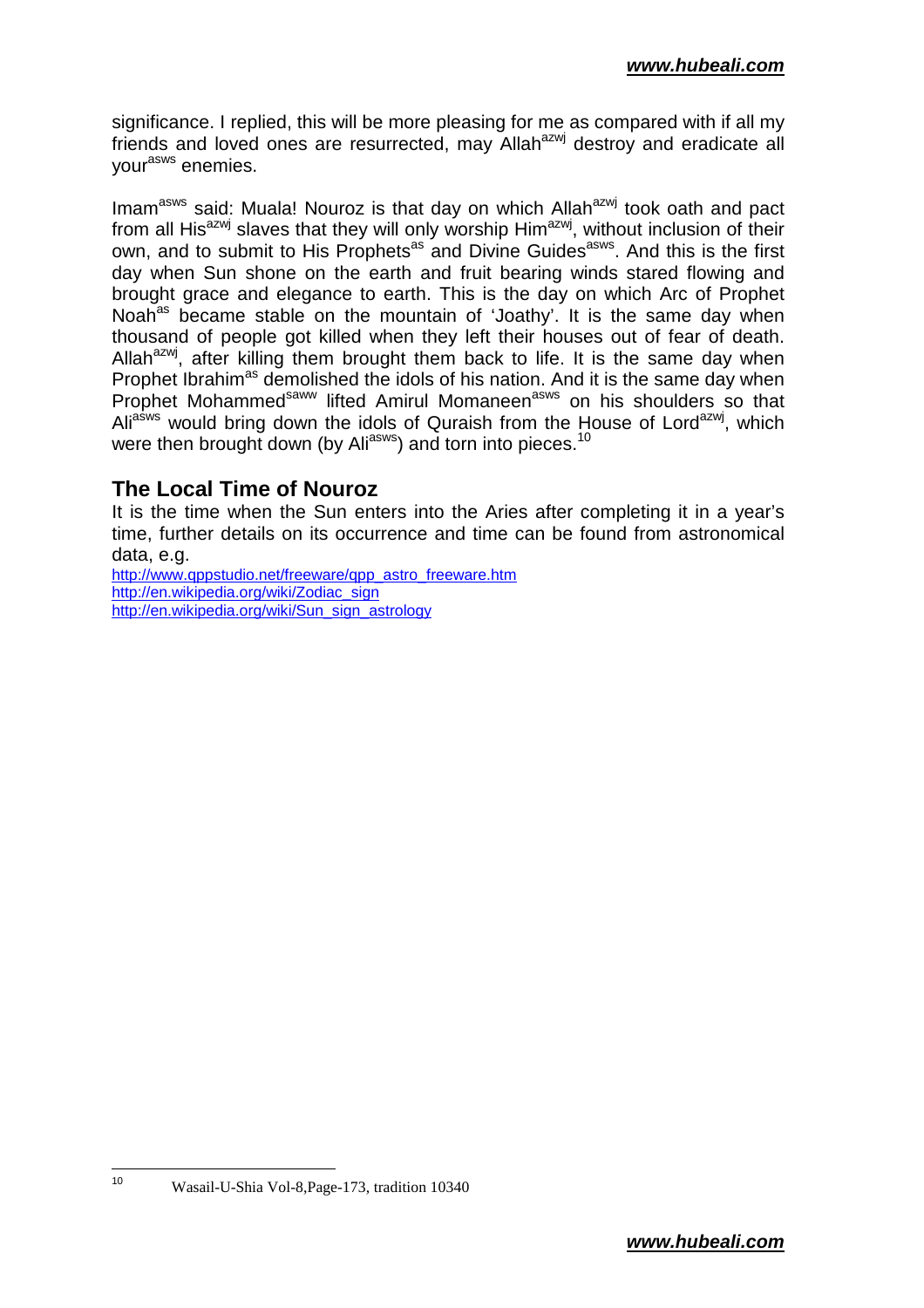#### Appendix A: Arabic Text of Additional Traditions on Nouroz-Day

24- َبَابُ اسْتِحْبَاب صَوْمٍ يَوْمِ النَّيْرُوزِ وَ الْغُسْلِ فِيهِ وَ لَبْسِ أَنْظَفِ الثَّيَابِ وَ الطَّيْبِ

13868 - مُحَمَّدُ بْنُ الْحَسَنِ فِي الْمِصْبَاحِ عَنِ الْمُعَلَّى بْنِ خُنَيْسِ عَنِ الصَّادِقِ عِ فِي يَوْمِ النَّيْرِ ُوزِ قَالَ إِذَا كَانَ يَوْمُ النَّيْرِ ُوزِ فَاعْتَسِلْ وَ الْبَسْ أَنْطْفَ ثِيَابِكَ وَ تَطْيَّبْ بِأَطْيَبِ طِيبِكَ وَ تَكُونُ ذَلِكَ الْيَوْمَ صَائِماً الْحَدِيثَ

مستدركالوسائل ج : 6 ص : 40352- بَابُ اسْتِحْبَابِ صَلَاةِ يَوْمِ الْنَيْرُوزِ وَ الْغُسْلِ فِيهِ وَ الصَّوْمِ وَ لَمْسٍ أَنْظَفِ الثَّيَابِ وَ الطُّيبِ وَ تَعْظِيمِهِ وَ صَبٍّ الْمَاءِ فِيهِ

1 ــ6972- الْبِحَارُ ، رَأَيْتُ فِي بَعْضِ الْكُتْبِ الْمُعْتَبَرَةِ رَوَى فَضْلُ اللَّهِ بْنُ عَلِيٍّ بْنِ عُبَيْدِ اللَّهِ بْنِ مُحَمَّدِ بْنِ عَبْدِ اللَّهِ بْنِ مُحَمَّدِ بْنِ مُحَمَّدِ بْنِ عُبَيْدِ اللَّهِ بْنِ الْحُسَيْنِ بْنِ عَلِيٍّ بْنِ مُحَمَّدِ بْنِ الْحَسَنِ بْنِ حَعْفَرِ بْنِ الْحَسَنِ بْنِ الْحَسَنِ بْنِ عَلِيِّ بْنِ اَبِيِ طَالِبِ ع عَنْ أَبِي عَبْدِ اللَّهِ جَعْفَر بْنِ مُحَمَّدِ بْنِ أَحْمَدَ بْنِ الْعَبَّاسِ الذُّورِيْسَيْتِيِّ عَنْ أَبِي مُحَمَّدٍ جَعْفَر بْنِ أَحْمَدَ بْنِ عَلِيٍّ الْمُونِسِيِّ الْقُمِّيِّ عَنْ عَلِيٍّ بْنِ بِلَالٍ عَنْ أَحْمَدَ بْنِ مُحَمَّدِ بْنِ يُوسُفَ عَنْ حَبِيبِ الْخَيْرِ عَنْ مُحَمَّدِ بْنِ الْحُسَيْنِ الصَّائِغِ عَنْ أَبِيهِ عَنْ مُعَلِّي بْنِ خُنَيْسِ قَالَ دَخَلْتُ عَلَى الصَّادِقِ جَعْفَرِ بْنِ مُحَمَّدٍ ع يَوْمَ النَّيْرُوزِ فَقَالَ أَ تَعْرِفُ هَذَا الْيَوْمَ قُلْتُ جُعِلْتُ فِدَاكَ هَذَا يَوْمٌ تُعَظِّمُهُ الْعَجَّمُ وَ تَتَهَادَى فِيهِ فَقَالَ أَبُو ۖ عَبْدِ اللَّهِ الصَّادِقُ عَ وَ الْبَيْتِ العَتِيقِ الَّذِي بِمَكَّةَ مَا هَذَا إِلَّا لِأَمْرٍ قَدِيمٍ أَفَسِّرُهُ لَّكَ حَتَّى تَقْهَمَهُ قُلْتُ يَا سَيِّدِي إِنْ عُلِمَ هَذَا مِنْ عِنْدِكَ أَحَبَّ إِلَيٍّ مِنْ أَنْ يَعِيشَ أَمْوَاتِي وَ تَمُوتَ أَعْدَائِي فَقَالَ يَا مُعَلِّي إِنَّ يَوْمَ النَّيْرُوزِ ۚ هُوَ الْبَوْمُ الَّذِي أَخَذَ اللَّهُ فِيهِ مَوَاثِيقَ الْعِبَادِ أَنْ يَعْبُدُوهُ وَ لَا يُشْرِكُوا بِهِ شَيْئًا وَ أَنْ يُؤْمِنُوا بِرُسُلِهِ وَ حُجَجِهِ وَ أَنْ يُؤْمِنُوا بِالْأَئِمَّةِ ع وَ هُوَ أُوَّلُ يَوْمِ طَلَعَتْ فِيهِ الشَّمْسُ وَ هَبَّتْ فِيهِ الرِّيَاحُ وَ خُلِقَتْ فِيهِ زَهْرَةُ الْأَرْضِ وَ هُوَ الْيَوْمُ الَّذِي اسْتَوَتْ فِيهِ سَفِينَهُ نُوحٍ عَلَى الْجُودِيِّ وَ هُوَ الْيَوْمُ الَّذِي حَمَلَ فِيهِ رَسُولُ اللَّهِ ۖ

ْ مستدركاالوسائل ج : 8 ص : 158أَحْمَدَ بْنِ مُحَمَّدِ بْنِ يُوسُفَ عَنْ حَبِيبِ بْنِ الْخَيْرِ عَنْ مُحَمَّدِ بْنِ الْحُسَيْنِ الْصَّائِغِ عَنْ أَلِيهِ عَنْ مُعَلِّي بْنِ خُنَيْسِ قَالَ دَخَلْتُ عَلَى الصَّادِقِ ع يَوْمَ النَّيْرُوزِ فَقَالَ أَ تَعْرِفُ هَذَا الْيَوْمَ فَقُلْتُ جُعِلْتُ فِدَاكَ هَذَا يَوْمٌ تُعَظِّمُهُ الْعَجَمُ وَ تَتَهَادَى فِيهِ فَقَالَ أَبُو عَبْدِ اللَّهِ ع وَ الْبَيْتِ الْعَتِيقِ الَّذِي بِمَكَّة مَا هَذَا إِلَّا لِأَمْرِ قَدِيمٍ أَفَسِّرُهُ لَكَ حَتَّى تَقْهَمَهُ فُلْتُ يَا سَيِّدِي إِنْ عُلِمَ هَذَا مِنْ عِنْدِكَ أَحَبُّ إِلَيَّ مِنْ أَنْ يَعِيشَ أَمْوَاتِي وَ تَمُوتَ أَعْدَانِي فَقَالَ يَا مُعَلَّى إِنَّ يَوْمَ النَّيْرِوُزِ ۖ هُوَ الْيَوْمُ الَّذِي أَخَذَ اللَّهُ فِيهِ مَوَاثِيقَ الْعِبَادِ أَنْ يَعْبُدُوهُ وَ لَمّا يُشْرِكُوا بِهِ شَيْئًا إِلَى أَنْ قَالَ وَ هُوَ أَوَّلُ يَوْمٍ مِنْ سَنَةِ الْفُرْسِ قَالَ فَقُلْتُ يَا سَيِّدِي أَ لَا تُعَرِّفُنِي جُعِلْتُ فِدَاكَ أَسْمَاءَ الْأَيَّامِ بِالْفَارْسِيَّةِ فَقَالَ ع يَا مُعَلَّى هِيَ أَيَّامٌ قَدِيمَةٌ مِنَ الشُّهُورِ الْقَدِيمَةِ كُلَّ شَهْرِ تَلْاثُونَ يَوْمًا لَا زِيَادَةَ فِيهِ وَ لَا نُفْصَانَ فَأُوَّلُ يَوْمٍ مِنْ كُلِّ شَهْرٍ ۖ هُرْمُرْزَ رُوزُ اسْمٌ مِنْ أَسْمَاءِ اللَّهِ تَعَالَى خَلْقَ اللَّهُ عَزَّ وَ جَلَّ فِيهِ آدَمَ تَقُولُ الْقُرْسُ إِنَّهُ يَوْمٌ جَيِّدٌ صَالِحٌ لِلشَّرْبِ وَ لِلْفَرَحِ وَ يَقُولُ الصَّادِقُ ع إِنَّهُ يَوْمٌ سَعِيدٌ مُبَارَكٌ يَوْمُ سُرُورٍ فَكَلّمُوا فِيهِ الْأَمَرَاءَ وَ الْكُبَرَاءَ وَ اطْلُبُوا فِيهِ الْحَوَائِجَ فَإِنَّهَا تَنْجَحُ بِإِنْنِ اللَّهِ تَعَالَى وَ مَنْ وُلْدِ فِيهِ يَكُونُ مُبَارَكًا وَ ادْخُلُوا فِيهِ عَلَى السُّلطان وَ اَشْتَرُوا فِيهِ وَ بِيعُوا وَ ازْرَعُوا وَ اغْرِسُوا وَ ابْنُوا وَ سَافِرُوا فَإِنَّهُ يَوْمٌ مُخْتَارٌ يَصْلُحُ لِجَمِيعِ الْأَمُورِ وَ لِلتَّزْوِيجِ وَ مَنْ مَرِضَ فِيهِ يَبْرَأُ سَرِيعًا وَ مَنْ

مستدركالوسائل ج : 10 ص : 12236386-3 -12237- ابْنُ شَهْرَآتْشُوبَ فِي الْمَذَاقِبِ، حُكِيَ أَنَّ الْمَنْصُورَ تَقَدَّمَ إِلَى مُوسَى بْنِ جَعْفَرِ ع بِالْجُلُوسِ لِلتَّهْنِئَةِ فِي يَوْم

النَّيْرُوزِ وَ قَبْضٍ مَا يُحْمَلُ إِلَيْهِ فَقَالَ ع إِنِّي قَدْ فَتَّشْتُ الْأَخْبَارَ عَنْ جَدِّي رَسُولِ اللَّهِ ص فَلَمْ أَجِدْ لِهَذَا الْعِيدِ خَبَرٍ أَ وَ أَنَّهُ سُنَّةٌ لِّلْقُرْسِ وَ مَحَاهَا الْإِسْلَامُ وَ مَعَاذَ اللَّهِ أَنْ نُحْيِيَ مَا مَحَاهُ

15- أقول روى الشيخ أحمد بن فهد في المهذب و غير ه بإسنادهم عن المعلى بن خنيس عن أبي عبد الله ع قال قال لي يا معلى يوم النيروز هو اليوم الذي أخذ الله ميثاق العباد أن يعبدوه و لا يشركوا به شيئا و أن يدينوا برسله و حججه و أوليائه ع الخبر

80- أقول، روى الشيخ أحمد بن فهد في المهذب و غيره بأسانيدهم إلى المعلى بن خنيس عن الصـادق ع أنـه قال يوم النيروز هو اليوم الذي استوت فيه سفينة نوح ع على الجودي الخبر 35- أقول روى الشيخ أحمد بن فهد في المهذب و غيره بأسانيدهم عن المعلى بن خنيس عن أبي عبد الله ع قال يوم النيروز هو اليوم الذي كسر فيه إبراهيم ع أصنام قومه

بحار الأنوار ج : 13 ص : 148 و قال كعب كانوا اثني عشر ألفا و قال السدي كانوا بضعا و ثلاثين ألفا و قال عكرمة سبعين ألفا و قال محمد بن المنكدر ثمانين ألفا فاختار منهم سبعة ألاف ليس منهم إلا ساحر ماهر ثم اختار منهم سبعمائة ثم اختار من أولئك السبعمائة سبعين من كبرائهم و علمائهم قال مقاتل و كان رئيس السحرة أخوين بأقصىي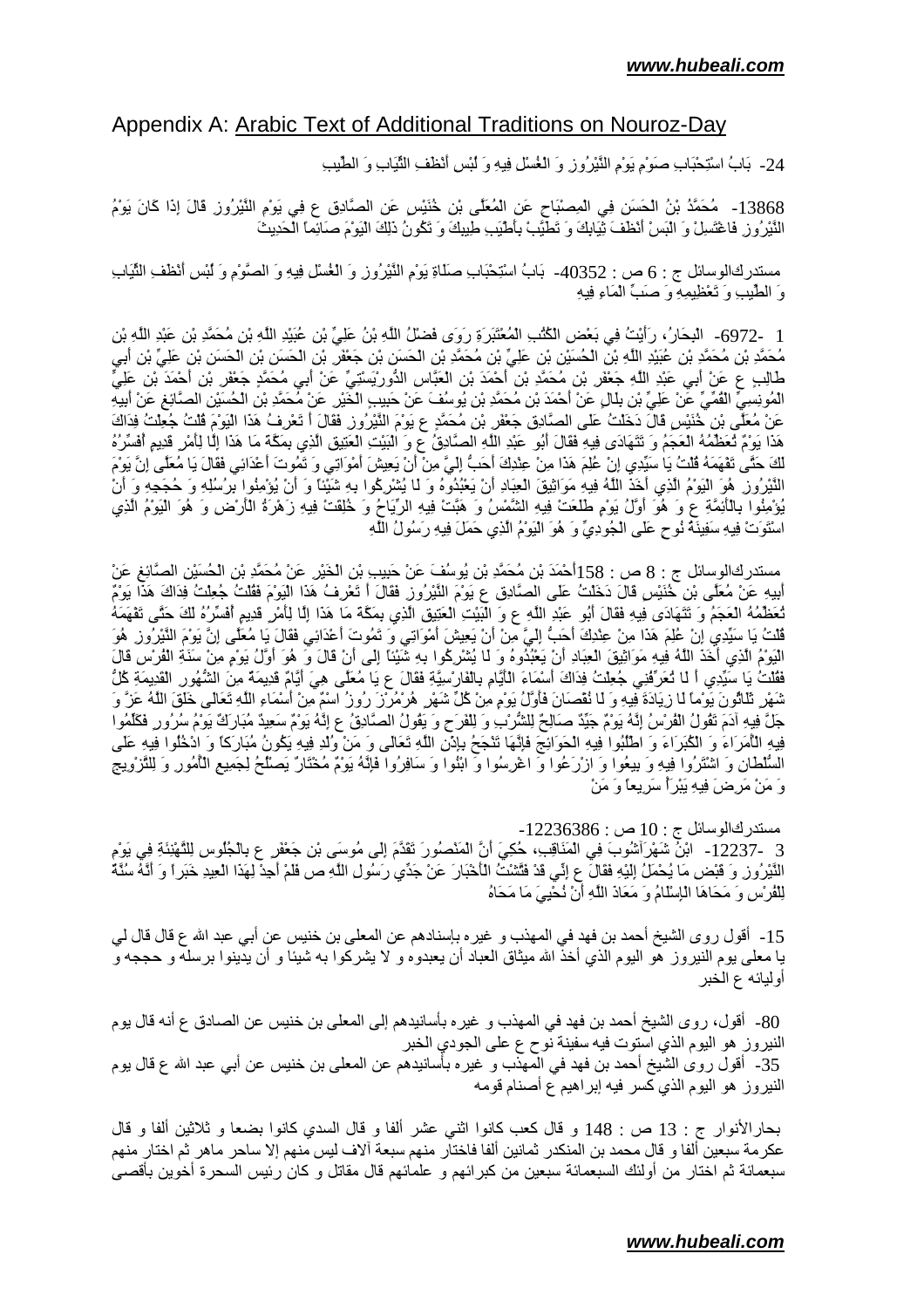مدائن مصر فلما جاءهما رسول فر عون قالا لأمهما دلينا على قبر أبينا فدلتهما عليه فأتياه فصاحا باسمه فأجابهما فقالا إن الملك وجه إلينا أن نقدم عليه لأنه أتاه رجلان ليس معهما رجال و لا سلاح و لمهما عز و منعة و قد ضاق الملك ذر عا من عز هما و معهما عصـا إذا ألقياها لا يقوم لهما شيء تبلَّع الحديد و الخشب و الحجر فأجابهما أبوهما انظرا إذا هما ناما فإن قدرتما أن تسلا العصـا فسلاها فإن الساحر لا يعمل سحره و هو نائم و إن عملت العصـا و هما نائمان فذلك أمر رب العالمين و لا طاقة لكما بهما و لا للملك و لا لجميع أهل الدنيا فأتياهما في خفية و هما نائمان ليأخذا العصـا فقصدتهما العصـا. قالوا ثم واعدوه بوم الزينـة و كان بوم سوق لـهم عن سعيد بن جبير و قال ابن عباس كان بوم عاشوراء و وافق ذلك يوم السبت في أول يوم من السنة و هو يوم النيروز و كان يوم عيد لمهم يجتمع إليه الناس من الأفاق قال عبد الرحمن بن زيد بن أسلم و كان اجتماعهم للميقات بالإسكندرية و يقال بلغ ذنب الحية من وراء البحيرة يومئذ قالوا ثم قال السحرة لفر عون أ إنَّ لَنا لَأَجْراً إنْ كُنَّا نَحْنُ الْغَالِبِينَ قال فر عون وَ إئْكُمْ إذا لمينَ الْمُقَرِّبِينَ عندي في المنزلة فلما اجتمع الناس جاء موسى و هو متكئ على عصاه و معه أخوه هارون حتى أتى الجمع و فرعون في مجلسه مع أشراف قومه فقال موسى ع للسحرة حين جاءهم وَيْلَكُمْ لا تَفْتَرُوا عَلَى اللَّهِ كَذِبًا فَيُسْحِنَكُمْ بعَذابٍ وَ قَدْ خابَ مَنِ الْقَرَى فَتَنَاجَى السَّحْرَة بينهم و قال بعضهم لبعض ما هذا بقول ساحر فذلك قوله تعالى فَتَنازَعُوا أمْرَهُمْ بَيْنَهُمْ وَ أسَرَّوا النَّجْوي فقالت السحرة

7- أقول روى الشيخ أحمد بن فهد في المهذب و غيره بأسانيدهم عن المعلى بن خنيس عن أبي عبد الله ع قال يوم النيروز هو اليوم الذي أحيا الله فيه القوم الذينَ خَرَجُوا مِنْ دِيارِهِمْ وَ هُمْ أَلُوفٌ حَذَرَ الْمَوْتِ فَقالَ لَهُمُ اللَّهُ مُوثُوا ثُمَّ أَحْيَاهُمْ و ذلك أن نبيا من الأنبياء سأل ربه أن يحيى القوم الَّذِينَ خَرَجُوا مِنْ دِيار هِمْ وَ هُمْ أُلوفٌ حَذرَ المَوْتِ فأماتهم الله فأوحى إليه أن صب عليهم الماء في مضاجعهم فصب عليهم الماء في هذا اليوم فعاشوا و هم ثلاثون ألفا فصار صب الماء في يوم النيروز سنة ماضية لا يعرف سببها إلا الراسخون في العلم

بحارالأنوار ج : 13 ص : 148 و قال كعب كانوا اثنـي عشر ألفا و قال السدي كانوا بضعا و ثلاثين ألفا و قال عكر مة سبعين ألفا و قال محمد بن المنكدر ثمانين ألفا فاختار منهم سبعة آلاف ليس منهم إلا ساحر ماهر ثم اختار منهم سبعمائة ثم اختار من أولئك السبعمائة سبعين من كبرائهم و علمائهم قال مقاتل و كان رئيس السحرة أخوين بأقصبي مدائن مصر فلما جاءهما رسول فرعون قالا لأمهما دلينا على قبر أبينا فدلتهما عليه فأتياه فصاحا باسمه فأجابهما فقالا إن الملك وجه إلينا أن نقدم عليه لأنه أناه رجلان ليس معهما رجال و لا سلاح و لمهما عز و منعة و قد ضاق الملك ذر عا من عز هما و معهما عصـا إذا ألقياها لا يقوم لهما شـيء تبلَّع الـحديد و الـخشب و الـحجر فأجابهما أبوهما انظرا إذا هما ناما فإن قدرتما أن نسلا العصا فسلاها فإن الساحر لا يعمِّل سحره و هو نائم و إن عملت العصـا و هما نائمان فذلك أمر رب العالمين و لا طاقة لكما بهما و لا للملك و لا لجميع أهل الدنيا فأتياهما فـي خفية و هما نائمان ليأخذا العصـا فقصـدتهما العصـا. قالوا ثم واعدوه يوم الزينـة و كان يوم سوق لـهم عن سعيد بن جبير و قال ابن عبـاس كان يوم عاشوراء و وافق ذلك بوم السبت في أول بوم من السنة و هو بوم النيروز و كان بوم عيد لمهم يجتمع إليه الناس من الأفاق قال عبد الرحمن بن زيد بن أسلم و كان اجتماعهم للميقات بالإسكندرية و يقال بلغ ذنب الحية من وراء البحيرة يومئذ قالوا ثم قال السحرة لفر عون أ إنَّ لَنا لَأَجْراً إنْ كُنَّا نَحْنُ الْغَالِبِينَ قال فر عون وَ إئكُمْ إذا لمينَ المُقَرِّبينَ عندي في المُنزلة فلما اجتمع الناس جاء موسى و هو مُنكئ على عصاه و معه أخوه هارون حتى أتى الجمع و فرعون في مجلسه مع أشراف قومه فقال موسى ع للسحرة حين جاءهم وَيُلْكُمْ لا تَفْتَرُوا عَلَى اللَّهِ كَذِباً فَيُسْحِئَكُمْ بعَذابٍ وَ قَدْ خابَ مَنِ الْقَرَى فَتَنَاجَى السَّحْرَة بينهم و قال بعضهم لبعض ما هذا بقول ساحر فذلك قوله تعالى فَتَنازَعُوا أمْرَهُمْ بَيْنَهُمْ وَ أسَرُّوا النُّجْوي فقالت السحرة

7- أقول روى الشيخ أحمد بن فهد في المهذب و غير ه بأسانيدهم عن المعلى بن خنيس عن أبي عبد الله ع قال يوم النيروز هو اليوم الذي أحيا الله فيه القوم الذينَ خَرَجُوا مِنْ دِيار هِمْ وَ هُمْ أَلُوفٌ حَذَرَ المَوْتِ فَقالَ لَهُمُ اللَّهُ مُوثُوا ثُمَّ أُحْياهُمْ و ذلك أن نبيا من الأنبياء سأل ربه أن يحيى القوم الَّذِينَ خَرَجُوا مِنْ دِيار هِمْ وَ هُمْ أُلُوفٌ حَذرَ المَوْتِ فأماتهم الله فأوحى إليه أن صب عليهم الماء في مضاجعهم فصب عليهم الماء في هذا اليوم فعاشوا و هم ثلاثون ألفا فصار صب الماء في يوم النيروز سنة ماضية لا يعرف سببها إلا الراسخون في العلم

أقول سيأتي في باب عمل النيروز عن المعلى بن خنيس عن أبي عبد الله ع أن يوم النيروز هو اليوم الذي وجه رسول الله ص عليا ع إلى وادي الـجن فأخذ عليهم الـعهود و المواثيق و سيأتي أكثر أخبار هذا الباب في باب استيلاء أمير المؤمنين صلوات الله عليه على الجن و الشياطين

بحار الأنوار ج : 18 ص : 214 أقول سيأتي في باب عمل النيروز عن المعلى بن خنيس عن أبي عبد الله ع أن يوم النيروز هو اليوم الذي هبط فيه جبر ئيل ع على النبي ص و قد مضىي بعض أخبار الباب في أبو اب المعجز ات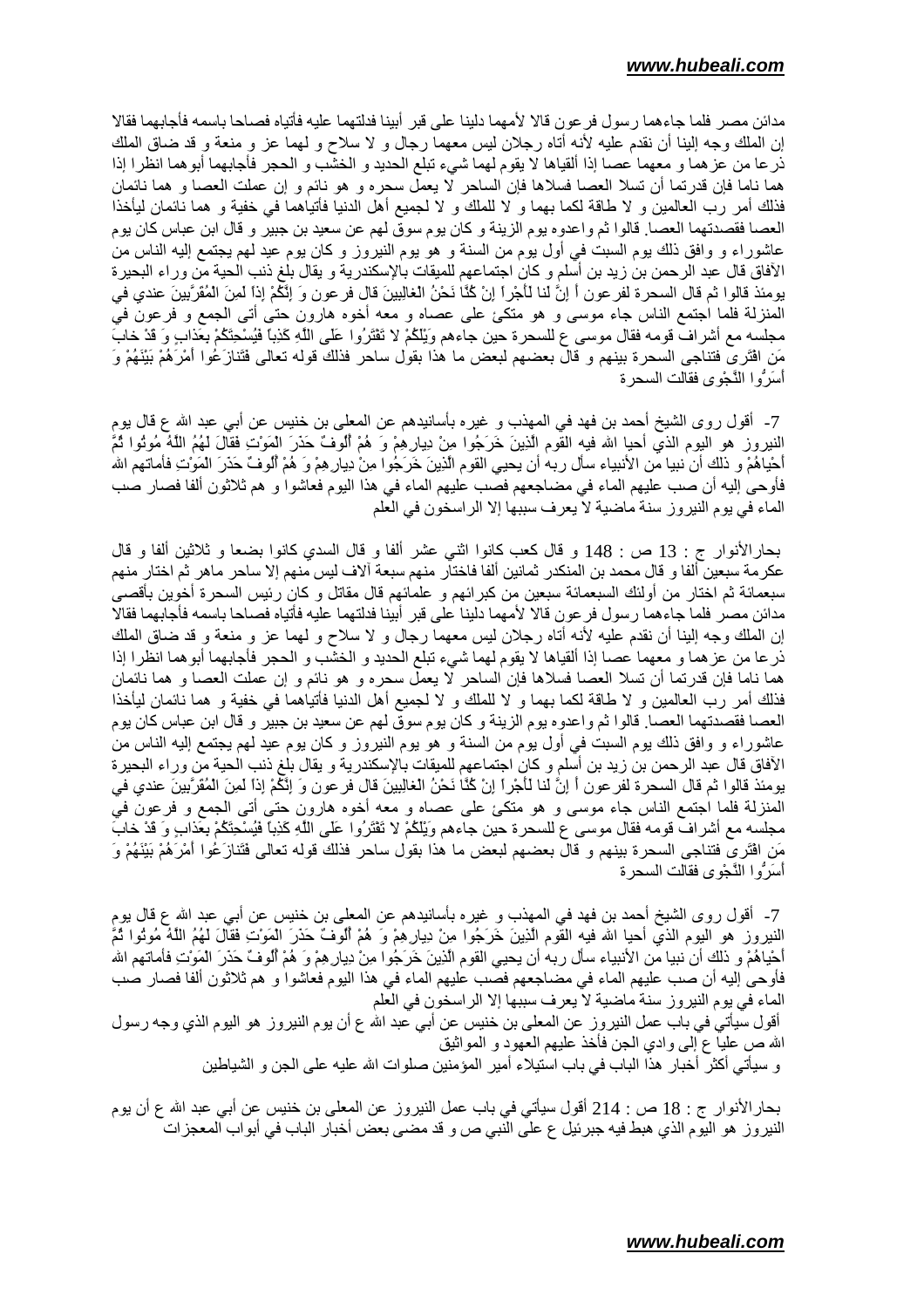46- و روى السيد بن طاوس في كتاب سعد السعود، من كتاب تفسير محمد بن العباس بن مروان عن حسين بن الحكم الخيبري عن محمد بن جرير عن زكريا بن يحيى عن عفان بن سلمان قال و حدثنا محمد بن أحمد الكاتب عن جده عن عفان و حدثنا عبد العزيز بن يحيى عن موسى بن زكريا عن الواحد بن غياث قالا حدثنا أبو عوانة عن عثمان بن المغيرة عن أبي صـادق عن أبي ربيعة بن نـاجد أن رـجلا قال لعلي ع يـا أمير المؤمنين لم ورثت ابن عمك دون عمك قالها ثلاث مرات حتى اشرأب الناس و نشروا أذانهم ثم قال جمع رسول الله ص أو دعا رسول الله ص بني عبد المطلب كلهم يأكل الجذعة و يشرب الفرق قال فصنع لهم مدا من طعام فأكلوا حتى شبعوا قال و بقى الطعام كما هو كأنه لم يمس و لم يشرب فقال يا بنـي عبد المطلب إنـي بـعثت إليكم بـخاصـة و إلـي النـاس بـعامـة و قد رأيتم من هذه الأية ما رأيتم فأيكم يبايعني على أن يكون أخي و صاحبي و وارثي فلم يقم إليه أحد قال فقمت و كنت أصغر القوم سنا فقال اجلس قال ثم قال ثلاث مر ات كل ذلك أقوم إليه فيقول لي اجلس حتى كانت الثالثة ضرب يده على يدي فقال فلذلك ورثت ابن عمي دون عمي

171- أقول روى الشيخ أحمد بن فهد في كتاب المهذب و غيره في غيره بأسانيدهم عن المعلى بن خنيس عن أبي عبد الله ع قال يوم النيروز هو اليوم الذي يظهر فيه قائمنا أهل البيت و ولاة الأمر و يظفره الله تعالى بالدجال فيصلبه على كناسة الكو فة

84- أقول روى الشيخ أحمد بن فهد في المهذب و غير ه في غيره بأسانيدهم عن المعلى بن خنيس عن أبي عبد الله ع قال بوم النبروز هو البوم الذي يظهر فيه قائمنا أهل البيت و ولاة الأمر و يظفره الله نعالمي بالدجال فيصلبه علمي كناسة الكوفة و ما من يوم نيروز إلا و نحن نتوقع فيه الفرج لأنه من أيامنا حفظته الفرس و ضيعتموه

باب 22- يوم النيروز و تعيينه و سعادة أيام شهور الفرس و الروم و نحوستها و بعض النوادر 1- أقول ر أيت في بعض الكتب المعتبر ة روى فضل الله بن على بن عبيد الله بن محمد بن عبد الله بن محمد بن محمد بن عبيد الله بن الحسين بن على بن محمد بن الحسن بن جعفر بن الحسن بن الحسن بن على بن أبي طالب تو لاه الله في الدارين بالحسنى عن أبي عبد الله جعفر بن محمد بن أحمد بن العباس الدوريستي عن أبي محمد جعفر بن

بحارالأنوار ج : 56 ص : 100الذي ولد فيه إسماعيل بن إبراهيم صلوات الله عليهما و علىي ذريتهما و علىي ألهما يصلح لكل شيء و لكل حاجة من شراء و بيع و زرع و غرس و تزويج و بناء و من مرض فيه يبرأ سريعا إن شاء الله و قال أمير المؤمنين ع من ولد فيه يكون حكيما حليما صادقا مباركا مرتفعا أمره و يعلو شأنه و يكون صادق اللسان صـاحب وفاء و من أبق له فيه أبق وجده و من ضلت له فيه ضـالـة وجدها إن شاء الله تعالـي

2- المناقب، حكي أن المنصور تقدم إلى موسى بن جعفر ع بالجلوس للتهنئة في يوم النيروز و قبض ما يحمل إليه فقال إني قد فتشت الأخبار عن جدي رسول الله ص فلم أجد لهذا العيد خبر ا و إنه سنة الفرس و محاها الإسلام و معاذ الله أن نحيا ما محاها الإسلام فقال المنصور إنما نفعل هذا سياسة للجند فسألتك بالله العظيم إلا جلست فجلس إلى آخر ما أو ر دنه في أبو اب نار يخه عليه السلام بيان هذا الخبر مخالف لأخبار المعلى ويدل على عدم اعتبار النيروز شرعا

بحارالأنوار ج : 56 ص : 101و أخبار المعلى أقوى سندا و أشهر بين الأصحاب و يمكن حمل هذا على التقية لاشتمال خبر المعلى على ما يتقى فيه و لذا يتقى في إظهار التبرك به في تلك الأزمنة في بلاد المخالفين أو على أن اليوم الذي كانوا يعظمونه غير النيروز المراد في خبر المعلى كما سيأتي ذكر الاختلاف فيه

3- المتهجد، روى المعلى بن الخنيس عن مولانا الصادق ع في يوم النيروز قال إذا كان يوم النيروز فاغتسل و البس أنظف ثيابك و تطيب بأطيب طيبك و تكون ذلك اليوم صائما الخبر

4- و أقول وجدت في بعض كتب المنجمين مرويا عن مولانا الصادق ع في أيام شهور الفرس الأول هرمز و هو اسم الله نعالى و فيه خلق أدم و حواء جيد للنجارة و صحبة الملوك و الصيد و البناء و اللبس و لا يصلح الحمام و الفصد و القرض و الحرب و المناظرة الثاني بهمن بوم مبارك بصلح لأكثر الأمور كالشركة و التجارة و السفر و النكاح و التحويل و الزراعة و قطع الجديد و لبسه و لا يصلح للفصد و الحجامة و الحمام و الثالث أرديبهشت اسم ملك موكل بالشفاء و فيه أخرج أدم و حواء من الجنة فاتق فيه لكنه يصلح للصيد و شراء الدواب و من سافر فيه ذهب ماله و قطع و الرابع شهريور يوم جيد ولد فيه هابيل يصلح للعمارة و البناء و الصلح و النكاح و النجارة و الصيد و لا يصلح للسفر و النقل و التحويل و الحلق و الخامس إسفندارمذ يوم نحس فيه قتل قابيل هابيل اتق فيه إلا من العمارة و شرب الدواء وحلق الشعر و احذر الأسواء و المناظرة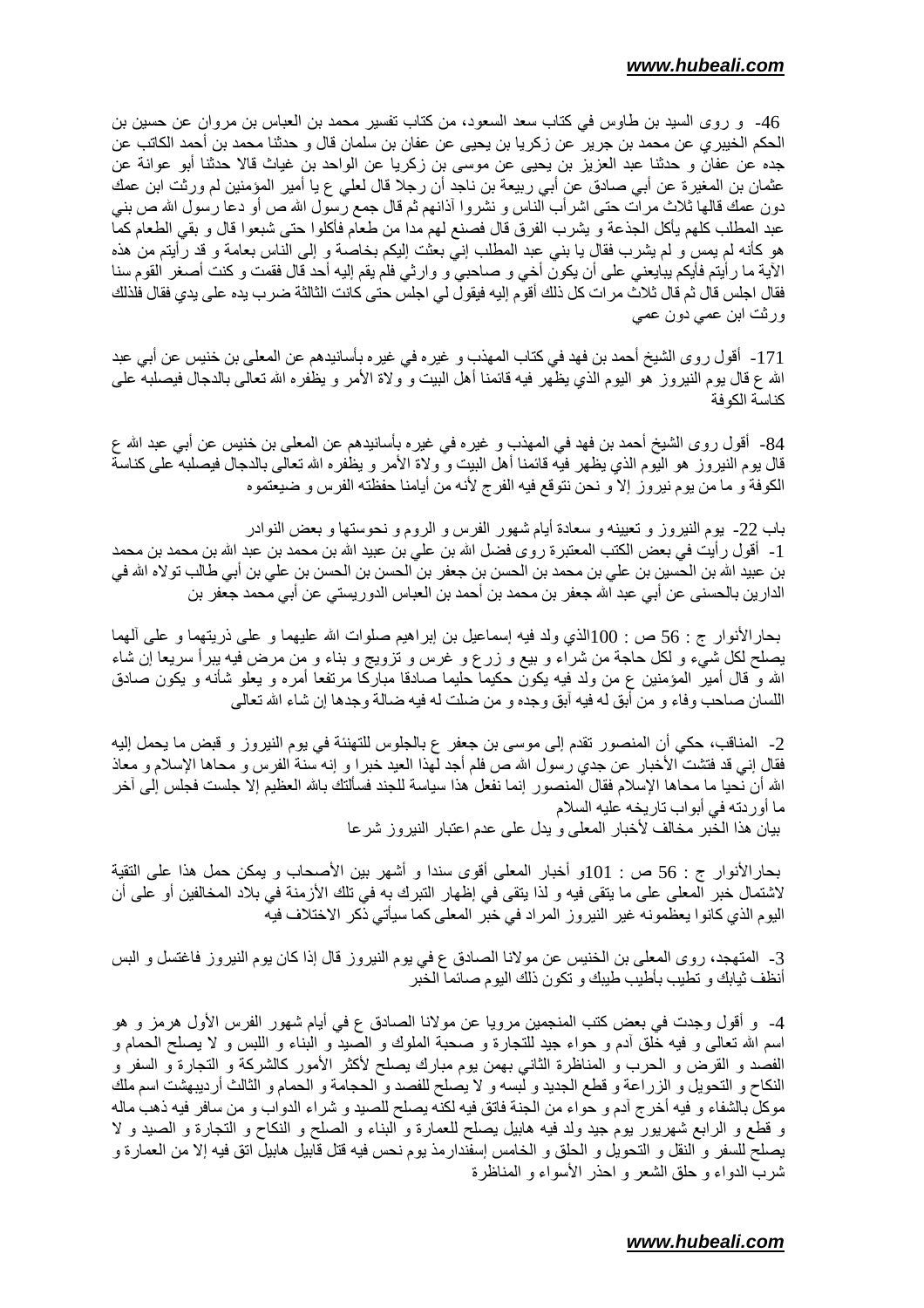بحار الأنوار ج : 56 ص : 115 و سموها كبيسة و سموا أيام الشهر الزائد بأسماء أيام سائر الشهور و على ذلك كانوا يعملون إلى أن زال ملكهم و باد دينهم و أهملت الأرباع بعدهم و لم يكبس بها السنون حتى يعود إلى حالها الأولى و لا يتأخر عن الأوقات المحمودة كثير تأخر من أجل أن ذلك أمر كان يتو لاه ملوكهم بمحضر الحساب و أصحاب الكتاب و ناقلي الأخبار و الرواة و مجمع الهرابذة و القضاة و اتفاق منهم جميعا على صحة الحساب بعد استحضار من بالأفاق من المذكورين إلى دار الملك و مشاورتهم حتى يتفقوا و اتفاق الأموال الجمة حتى قال المقل في التقدير إنه كان ينفق ألف ألف دينار و كان يتخذ ذلك اليوم أعظم الأعياد قدرا و أشهر ها حالا و أمرا و يسمى عيد الكبيسة و يترك الملوك لر عينه خراجها. و الذي كان يحول بينهم و بين إلحاق ربع يوم في كل أربع سنين يوما واحدا بأحد الشهور أو الخمسة قولهم إن الكبس يقع على الشهور لا على الأعوام لكراهتهم الزيادة في عدتها و امتناع ذلك في الزمزمة لما وجب في الدين من ذكر اليوم الذي يزمزم فيه ليصح إذا زيد في عدد الأيام يوم زائد و كانت الأكاسرة رسمت لكل يوم نوعا من الرياحين و الزهر يوضع بين يديه و لونا من الشراب على رسم منتظم لا يخالفونه في الترتيب و السبب في وضعهم هذه الأيام الخمسة اللواحق في أخر أبان ماه ما بينه و بين أذر ماه أن الفرس زعموا أن مبدأ سنتهم من لدن خلق الإنسان الأول و أن ذلك كان روز هرمز و ماه فروردين و الشمس في نقطة الاعتدال الربيعي متوسطة السماء و ذلك أول الألف السابع من ألوف سني العالم عندهم و بمثله قال أصحاب الأحكام من المنجمين إن السرطان طالع العالم و ذلك أن الشمس في أول أدوار السند هند هي في أول الحمل على منتصف نهايتي العمارة و إذا كانت كذلك كان الطالع السرطان و هو لٱبتداء الدور و النشوء عندهم كما قلنا ٍ و قد قيل إنه سمي بذلك لأنه أقرب البروج رأسا من الربع المعمور و فيه شرف المشتري المعتدل المزاج و النشوة لا يكون إلا إذا عملت الحرارة المعتدلة في الرطوبة فهو إذن أولىي أن يكون طالع نشوء العالم

بحار الأنوار ج : 56 ص : 117 يوما فإذا مضبي منه تسعة أيام فهو يوم النيروز

يقال نيروز و نوروز لغتان انتهى و فسره الشهيد ره بأول سنة الفرس أو حلول الشمس برج الحمل أو عاشر أيار قال جمال السالكين أحمد بن فهد الحلي ر هفي كتاب المهذب البار ع في شر ح المختصر النافع يوم النيروز يوم جليل القدر و تعبينه من السنة غمض مع أن معرفته أمر مهم من حيث إنه تعلق به عبادة مطلوبة للشارع و الامتثال موقوف علمي معرفته و لم يتعرض لتفسيره أحد من علمائنا سوى ما قاله الفاضل المنقب محمد بن إدريس و حكايته و الذي قد حققه بعض محصَّلـى أهل الـحساب و علماء الـهيئة و أهل هذه الصنعة فـي كتاب لـه أن يوم النيروز يوم الـعاشر من أيار ٍ و قال الشهيد و فسر بأول سنة الفرس أو حلول الشمس في بر ج الحمل أو عاشر أيار و الثالث إشارة إلى قول ابن إدريس و الأول إشارة إلى ما هو مشهور عند فقهاء العجم في بلادهم فإنهم يجعلونه عند نزول الشمس الجدي و هو قريب مما قاله صاحب كتاب الأنواء و حكايته اليوم السابع عشر من كانون الأول هو صوم اليهود و فيه ترجع الشمس مصعدة إلى الشمال و يأخذ النهار من الليل ثلاث عشرة ساعة و هو مقدار ما يأخذ في كل يوم و ينزل الشمس برج الجدي قبله بيومين و بعض العلماء جعله رأس السنة و هو النيروز فجعله حكاية عن بعض العلماء و قال بعد ذلك اليوم التاسع من شباط و هو بوم النيروز و يستحب فيه الغسل و صلاة أربع ركعات لما رواه المعلى بن خنيس عن الصـادق ع ثم ذكر الخبر فاختار التفسير الأخير و جزم به و الأقرب من هذه التفاسير أنه يوم نزول الشمس برج الحمل لوجوه. الأول أنه أعرف بين الناس و أظهر في استعمالهم و انصر اف الخطاب المطلق الشامل لكل مكلف إلى معلوم في العرف و ظاهر في الاستعمال أولَّـي من انصرافه إلى ما كان على الضد من ذلك و لأنه المعلوم من عادة الشرع و حكمته أ لا ترى كيف علق أوقات الصلاة بسير الشمس الظاهر و صوم شهر رمضان برؤية

بحار الأنوار ج : 56 ص : 118 الـهلال و كذا أشهر الـحج و هي أمور ظاهرة يعرفها عامة الناس بل الحيوانات فإن قلت استعماله في نزول الشمس برج الحمل غير ظاهر الاستعمال في بلاد العجم حتى أنهم لا يعرفونه و ينكرون على معتقده فلم خصصت ترجيح العرف الظاهر في بعض البلاد دون بعض و أيضا فإن ما ذكرته حادث و يسمى النيروز السلطاني و الأول أقدم حتى قيل إنه منذ زمان نوح ع فالجواب عن الأول أن العرف إذا تعدد انصرف إلى العرف الشرعي فإن لم تكن فإلى أقرب البلاد و اللغات إلى الشرع فيصرف إلى لغة العرب و بلادها لأنها أقرب إلى الشرع و عن الثاني بأن التفسيرين معا متقدمان على الإسلام. الثاني أنه مناسب لما ذكره صـاحب الأنواء من أن الشمس خلقت في الشرطين و هما أول الحمل فيناسب ذلك إعظام هذا اليوم الذي عادت فيه إلى مبدإ كونها. الثالث أنه مناسب لما ذكره السيد رضـي الدين علـي بن طـاوس أن ابتداء الـعالم و خلق الدنيا كان في شهر نيسان و لا شك أن نيسان يدخل و الشمس في الحمل و إذا كان ابتداء العالم في مثل هذا اليوم بناسب أن يكون بوم عيد و سرور و لـهذا ورد استحباب التطيب فيه بأطيب الطيب و لبس أنظف الثياب و مقابلته بالشكر و الدعاء و التأهب لذلك بالغسل و تكميله بالصوم و الصلاة المرسومة له حيث كان فيه ابتداء النعمة الكبرى و هي الإخراج من حيز العدم إلى الوجود ثم تعريض الخلق لثوابه الدائم و لهذا أمرنا بتعظيم يوم المبعث و الغدير حيث كان فيه ابتداء منصب النبوة و الإمامة و كذا المولدين فإن قلت نسبته إلى الفرس يؤيد الأول لأنهم واضعوه و الثاني وضعه قوم مخصوصون و لن يوافقهم الباقون قلنا يكفي في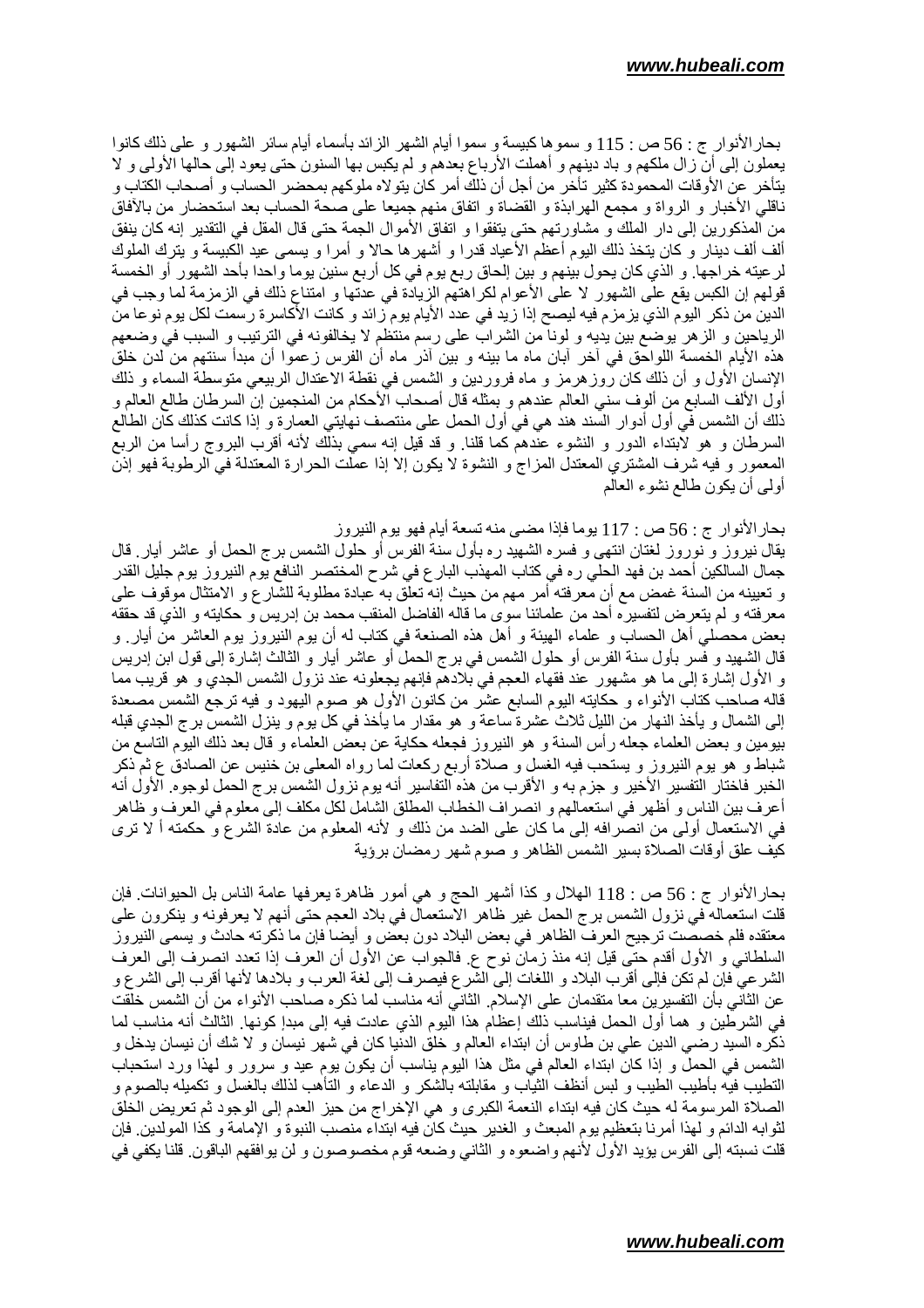نسبته إليهم أن يقول به طائفة منهم و إن قصروا في العدد عمن لم يقل به أ لا ترى إلى قوله تعالى وَ قالَتِ اليَهُودُ عُزَيْرٌ ابْنُ اللَّهِ وَ قَالَتِ النَّصارِ ي

بحارالأنوار ج : 56 ص : 136 نكليف عام يشترك فيه عوامهم و خواصهم على أمر غامض لا يطلع عليه إلا ً الأوحدي من المنجمين و الهيويين بل لا يمكن معرفته على التحقيق لأحد كما مر بعيد غاية البعد إلا أن يقال أنه ع علم قاعدته المعلَّى و لم يروها أو نرك الناس روايتها و هو أيضا بعيدٍ الرابع أن يكون المراد ما اصطلح عليه الأن المنجمون و هو دخول الشمس برج الحمل بأن يكون ع علم أن قاعدة الفرس في القديم كان كذلك فتركت و أخروا الكبس إلى المائة و العشرين تسهيلا للأمر أو يقال إن نيروز الفرس هو أول فروردين مع رعاية الكبس بأي وجه كان في زمان قصير أو زمان طويل فيشمل النيروز الجلالي عموما و إن لم يحدث بعد خصوص هذا النوع و يؤيده أن الأحكاميين من الفرس و غير هم جعلوا مبدأ السنة تحويل الشمس إلى الحمل كما قال كوشيار في كتاب مجمل الأصول معلوم أن تحويل سنة العالم هو حلول الشمس أول ثانية من الحمل و طالع ذلك طالع السنة و أمثال ذلك من كلماتهم و قد اشتمل الخبر على أن النيروز أول سنة الفرس و أيد أيضـا بمـا ورد أن ابتداء خلق العالم كان الشمس في الحمل و بأنا إذا حسبنا على القهقرى وجدنا عيد الغدير في السنة العاشرة من الهجرة مطابقا لنزول الشمس أول الحمل و الظاهر أن ذلك مبنى على بعض الإرصاد و على بعضها يتقدم بيوم كما أومأ إليه ابن فهد رحمه الله و على بعضها بيومين كما أشار إليه غيره و موافقته على بعض الإرصاد كاف في ذلك و بأنه أول نمو أبدان الحيوانات و الأشجار و النباتات كما قال سبحانه أ لم تر أنَّ اللَّهَ يُحْيِ الْأَرْضَ بَعْدَ مَوْتِها و عنده تظهر قدرة الصانع و حكمته و لطفه و رحمته فهو أولَّى بأن يشكِّر فيه الرب الكريم و أن يجعل مبدأ السنة و العيد العظيم و قد مر الكلام في أكثر ذلك فيما مضيي

بحار الأنوار ج : 56 ص : 140 أمرا مموها فلم يقفوا إلا أنها كلما قربوا منها تباعدت و كلما تباعدوا منها قربت فقلت لأبـي الفرج إن يوم النيروز زائل عن مكانـه لإهمال الفرس كبيستهم فلم لم يتأخر عنـه هذا الأمر و إن لم يجب تأخره فهل كان يتقدم وقت استعمال الكبيسة فلم يكن عنده جواب مقنع ٍ و قال أصـحاب النيرنـجات من لعق يوم النيروز قبل الكلام إذا أصبح ثلاث لعقات عسل و بخر بثلاث قطاع من شمع كان ذلك شفاء من الأدواء و كان النيروز فيه جرى الرسم بتهادي الناس بينهم السكر و السبب فيه كما حكي مؤبد بغداد أن قصب السكر إنما ظهر في مملكة جم يوم النيروز و لم يكن يعرف قبل ذلك الوقت و هو أنه رأى قصبة كثيرة الماء قد مجت شيئا من عصارتها فذاقها فوجد فيها حلاوة لذيذة فأمر باستخراج مائها و عمل منه السكر فارتفع في اليوم الخامس و تهادوه تبركا به و كذلك استعمل في المهرجان و إنما خصوا وقت الانقلاب الصيفي بالابتداء في السنة لأن الانقلابين أولى أن يوقف عليهما بالألات و العيان من الاعتدالين و ذلك أن الانقلابين هما أوائل إقبال الشمس إلى أحد قطبي الكل و إدبار ها عنه بعينه و إذا رصد الظلِّ المنتصب في الانقلاب الصيفي و الظلِّ البسيط في الانقلاب الشُّتوي في أي موضع اتفق من الأرض لم يخف على الراصد يوم الانقلاب و لو كان من علم الهندسة و الهيئة بأبعد البعد فأما الاعتدالان فإنه لا يوقف على يومهما إلا بعد تقدم المعرفة بعرض البلد و الميل الكلَّى ثم لا يكون ذلك ظاهرا إلا لمن تأمل الهيئة و مهر في علمها و عرف ألات الرصد و نصبها و العمل بها فكان الانقلابان لهذه الأسباب أولى بالابتداء من الاعتدالين و كان الصيفى منهما أقرب إلى سمت الرءوس الشمالية فأثروه على الشتوي و أيضا فلأنه هو وقت إدراك الغلات فهو أصوب لافتتاح الخراج فيه من غيره و كثير من العلماء و الحكماء اليونانيين أقاموا الطالع لوقت طلوع كلب الجبار و استفتحوا به السنة دون الاعتدال الربيعي من أجل أن طلوعه فيما مضيي كان موافقا لهذا الانقلاب أو بالقرب منه و قد زال هذا اليوم أعنى النيروز عن وقته حتى صار في زماننا يوافق دخول الشمس برج الحمل و هو أول الربيع

بحار الأنوار ج : 57 ص : 142 زماني نهار هم و ليلهم دائما تنكسر سورتا كل واحدة من الكيفيتين الحادثتين منهما بالأخرى فيعتدل الزمان و حكم أيضا بأن أحر البقاع صبفا التي نكون عروضها مساوية للميل الكلي فإن الشمس تسامتها و تلبث في قرب مسامتتها قريبا من شهرين و نهارها حينئذ يطول و ليلها يقصر و رد الفخر الرازي عليه الحكم الأول بأن قال لبث الشمس في خط الاستواء و إن كان قليلا لكنها لا تبعد كثير ا عن المسامتة فهي طول السنة في حكم المسامنة و نحن نرى بقاعا أكثر ارتفاعات الشمس فيها لا يزيد على أقل ارتفاعاتها بخط الاستواء و حرارة صيفها في غاية الشدة فيعلم من ذلك أن حرارة شناء خط الاستواء تكون أضعاف حرارة صيف تلك البقاع و حكم بأن أعدل البقاع هو الإقليم الرابع و قال المحقق الطوسي ره الحق في ذلك أنه إن عني بالاعتدال تشابه الأحوال فلا شك أنه في خط الاستواء أبلغ كما ذكره الشيخ و إن عني به تكافؤ الكيفيتين فلا شك أن خط الاستواء ليس كذلك يدل عليه شدة سواد لون سكانه من أهل الزنج و الحبشة و شدة جعود شعور هم و غير ذلك مما تقتضيه حرارة الهواء و أضداد ذلك في الإقليم الرابع ندل على كون هوائه أعدل بل السبب الكلي في توفر العمارات و كثرة التوالد و التناسل في الأقاليم السبعة دون سائر المواضع المنكشفة من الأرض يدل على كونها أعدل من غيرها و ما يقرب من وسطها لا محالة يكون أقرب إلى الاعتدال مما يكون على أطر افها فإن الاحتراق و الفجاجة اللازمين من الكيفيتين ظاهران في الطرفين انتهى فعلى ما ذكره قدس سره سكان الإقليم الرابع أعدل الناس خلقا و خلقا و أجودهم فطانة و ذكاء و من ثمة كان معدن الحكماء و العلماء و بعدهم سكان الإقليمين الثالث و الخامس و أما سائر الأقاليم فأكثر ها ناقصون في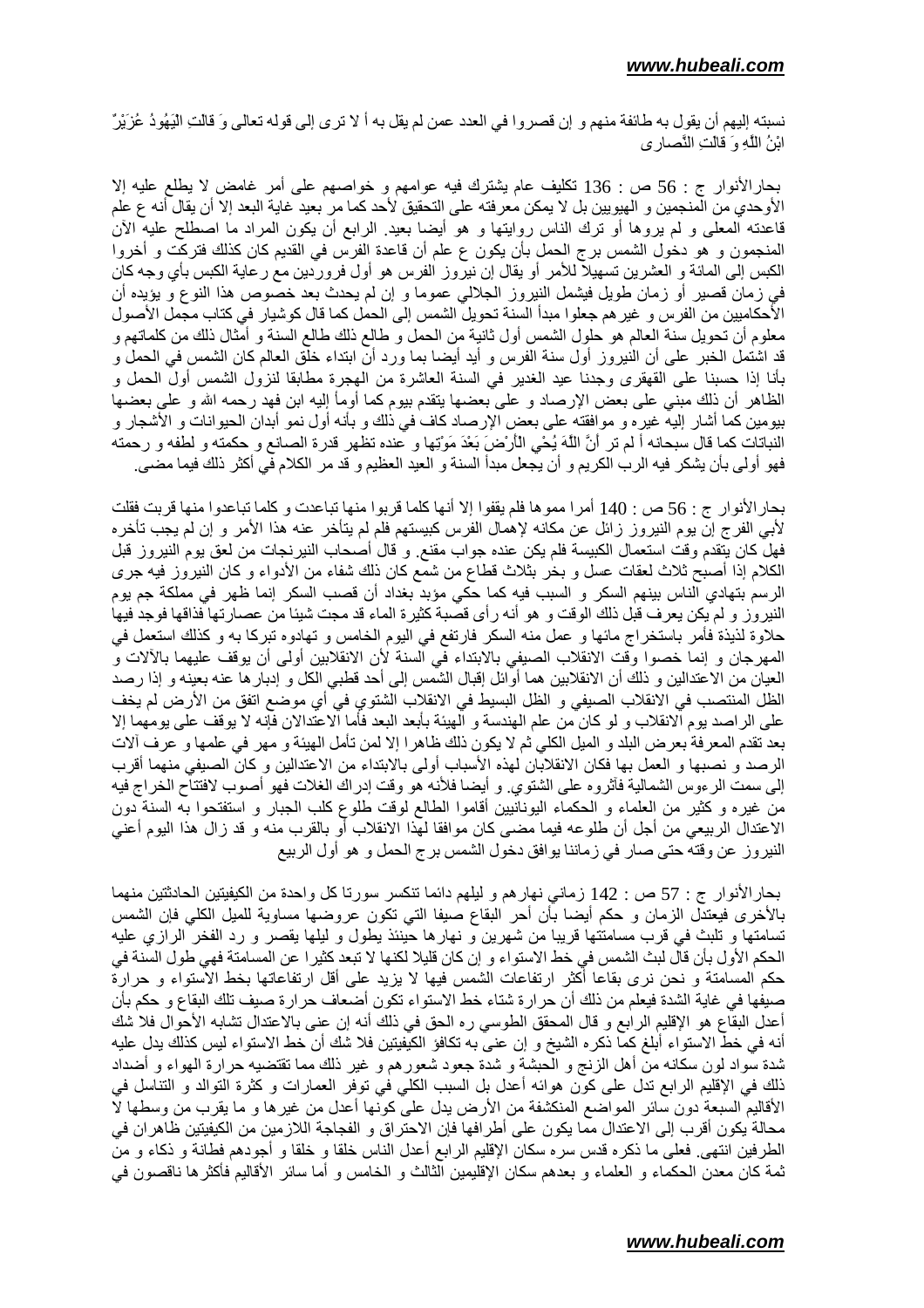الجبلة عما هو أفضل يدل عليه سماجة صورهم و سوء أخلاقهم و شدة احتراقهم من الحر أو فجاجتهم من البرد كالحبشة و الزنج في الأول و الثانبي و كيأجوج و مأجوج و بعض الصقالبة في السادس و السابع و أما الأفاق التبي لها عرض أقل من الربع فهي على خمسة أقسام الأول أن يكون عرضه أقل من الميل الكلي الثاني أن يكون عرضه مساويا للميل الكلي

27- المصباح، عن المعلى بن خنيس عن الصادق ع في يوم النيروز قال إذا كان يوم النيروز فاغتسل و البس أنظف ثيابك الحديث

بحارالأنوار ج : 95 ص : 419باب 32- عمل يوم النيروز و ما يتعلق بذلك أقول قد مر تحقيق القول في يوم نيروز الفرس و نيروز غير هم و أقسامه و فضله و بعض أعماله في كتاب السماء و العالم فتذكر

1- قب، ]المناقب لابن شهرآشوب[ حكي أن المنصور نقدم إلى موسى بن جعفر بالجلوس للتهنية في يوم النيروز و قبض ما يحمل إليه فقال إنـي قد فتشت الأخبار عن جدي رسول الله ص فلم أجد لـهذا العيد خبرًا و إنـه سنة للفرس و محاها الإسلام و معاذ الله أن نحيى ما محاه الإسلام فقال المنصور إنما نفعل هذا سياسة للجند فسألتك بالله العظيم إلا جلست فجلس إلى أخر ما أوردناه في باب مكارم أخلاق موسى بن جعفر صلوات الله عليهما

116- وحدث المولى السيد المرتضى العلامة بهاء الدين على بن عوالىاللآلى ج : 3 ص : 41عبد الحميد النسابة بـإسناده إلـى المعلـى بن خنيس عن الصـادق ع أن يوم النيروز هو اليوم الذي أخذ فيه النبـي ص لأمير المؤمنين ع العهد بغدير خم فأقروا فيه بالولاية فطوبي لمن ثبت عليها و الويل لمن نكثها و هو اليوم الذي فيه وجه رسول الله ص عليا إلى وادي الـجن فأخذ عليهم الـعهود و المواثيق و هو اليوم الذي ظفر فيه بأهل النـهروان و قتل ذي الثدية و هو اليوم الذي يظهر فيه قائمنا أهل البيت و ولاة الأمر و يظفره الله بالدجال فيصلبه على كناسة الكوفة و ما من يوم نيروز إلا و نحن نتوقع فيه الفرج لأنه من أيامنا حفظه الفرس و ضيعتموه ثم إن نبيا من أنبياء بنـي إسرائيل سأل ربـه أن يحيى القوم الذين خرجوا من ديار هم و هم ألوف حذر الموت فأماتهم الله فأوحى إليه أن صب الماء عليهم في مضاجعهم فصب عليهم الماء في هذا اليوم فعاشوا و هم ثلاثون ألفا فصار صب الماء في يوم النيروز سنة ماضية لا يعرف سببها إلا الراسخون في العلم و هو أول يوم من سنة الفرس

117- و روى عن المعلى أيضا قال دخلت على أبي عبد الله ع في صبيحة يوم النيروز فقال يا معلى أ تعرف هذا البوم قلت لا و لكنه بوم يعظمه العجم و تتبارك فيه قال كلا و البَيت العتيق الذي ببطن مكة ما هذا البوم إلا لأمر قديم أفسره لك حتى تعلمه فقلت لعلمي هذا من عندك أحب إلى من أن أعيش أبدا و يهلك الله أعداءكم قال يا معلى يوم النيروز و هو اليوم الذي أخذ الله فيه ميثاق العباد أن يعبدوه و لا يشركوا به شيئا و أن يدينوا فيه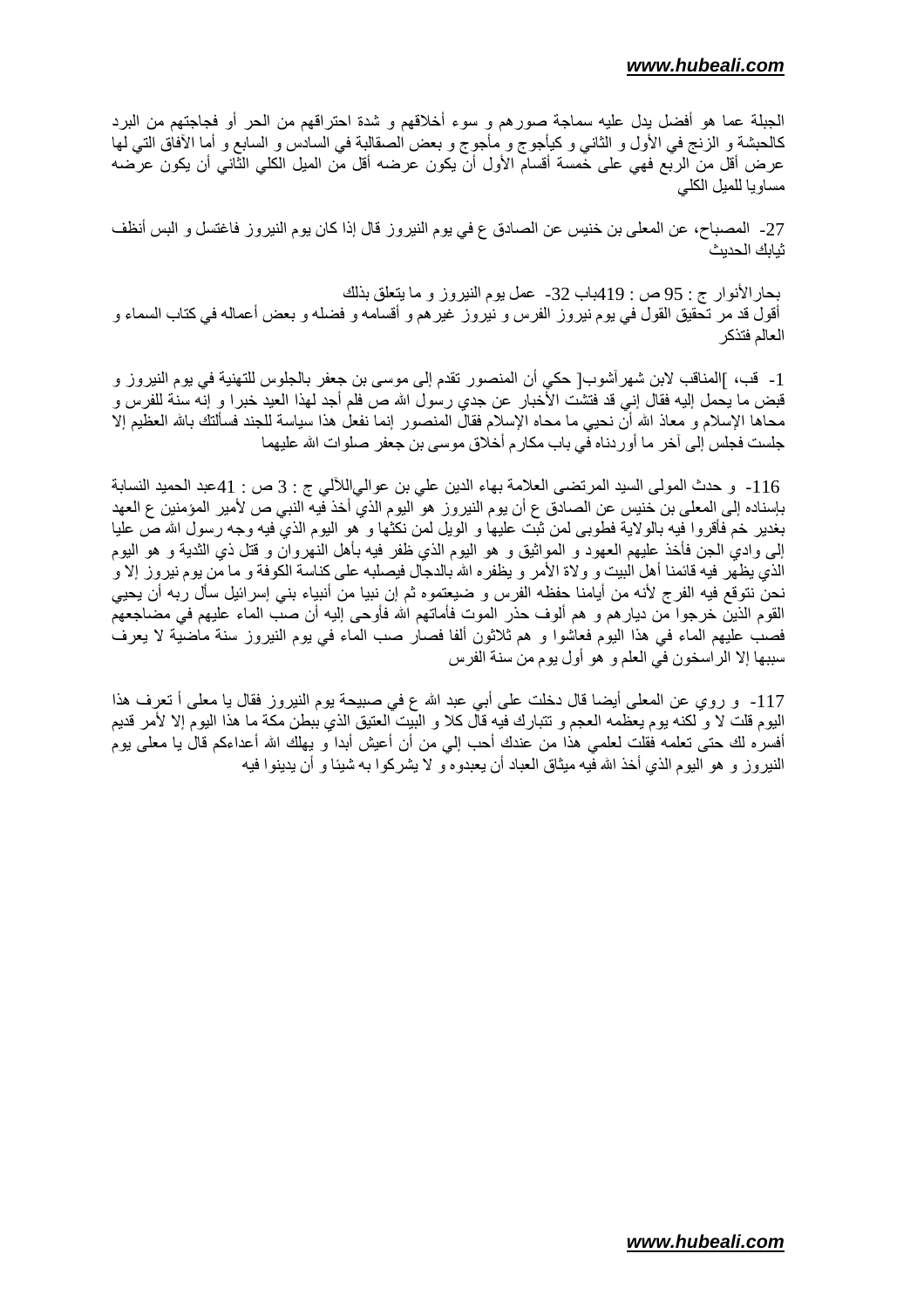## Appendix B: References to Traditions on Nouroz-Day

| 3- باب استحباب غسل يوم النيروز                                    | 335  | 24  | وسائلالشيعة          |
|-------------------------------------------------------------------|------|-----|----------------------|
| 8- باب استحباب صلاة يوم النيروز و                                 | 172  |     | وسائلالشيعة 48       |
| 173     8- باب استحباب صلاة يوم النيروز و                         |      | 48  | وسائلالشيعة          |
| 173     8- باب استحباب صلاة يوم النيروز و                         |      | 48  | وسائل الشيعة         |
| 10- باب استحباب صوم يوم النيروز و ا                               | 468  | 24  | وسائلالشيعة          |
| مستدركالوسائل     40    352    6- باب استحباب صلاة يوم النيروز و  |      |     |                      |
| 21     157     8- باب ما يستحب اختيار ه للسفر  و  قض              |      |     | مستدر كالوسائل       |
| مستدركالوسائل    83    386    10- باب استحباب إنشاد الشعر في رثاء |      |     |                      |
| 5    باب 10- الطينة و الميثاق …  ص :                              |      | 237 | بحار الأنو ار        |
| 11 باب 3-بعثته ع على قومه و قصة الطوف                             |      | 342 | بحار الأنوار         |
| 12 باب 2- قصص ولادته عليه السلام إلى ك                            |      | 43  | بحار الأنوار         |
| 13 باب 14- قصة حزقيل ع  ص : 381                                   |      | 386 | بحار الأنوار         |
| 18    باب 9- معجزاته ص في استيلائه على ال                         |      | 91  | بحار الأنوار         |
| باب 23- باب قتال الخوارج و احتجاجات                               | 33   | 404 | بحار الأنوار         |
| باب 52- أخبار الغدير و ما صدر في ذل                               | 37   | 108 | بحار الأنو ار        |
| باب 60- الاستدلال بولايته و استنابت                               | - 38 | 86  | بحار الأنو ار        |
| باب 83ـ ما وصف إبليس لعنه الله و ال                               | 39   | 177 | بحار الأنو ار        |
| باب 107- جوامع مكارم أخلاقه و أدابه                               | 41   | 118 | بحار الأنوار         |
| باب 5ـ عبادته و سيره و مكارم أخلاقه                               | 48   | 107 | بحار الأنوار         |
| باب 25- علامات ظهوره صلوات الله على                               | 52   | 276 | بحار الأنوار         |
| باب 26- يوم خروجه و ما يدل عليه و م                               | 52   | 308 | بحار الأنو ار        |
| باب 22- بوم النيروز و تعيينه و سعاد                               | 56   | 91  | بحار الأنوار         |
| باب 22- يوم النيروز و تعيينه و سعاد                               | 56   | 100 | بحار الأنوار         |
| باب 22- يوم النيروز و تعيينه و سعاد                               | 56   | 101 | بحار الأنوار         |
| $113:$ فوائد مهمة جليلة  ص                                        | 56   | 119 | بحار الأنوار         |
| باب 1ـ علل الأغسال و ثوابها و أقسام                               | -78  | 21  | بحار الأنوار         |
| باب 32- عمل بوم النيروز و ما يتعلق                                | 95   | 419 | بحار الأنوار         |
| 3 باب الطهارة  ص: 8                                               |      |     | عوالىاللألمى 40      |
| باب الطهارة  ص : 8                                                | 3    |     | عوالياللألي 41       |
| 82    الفصل الثاني في بعثته إلى قومه و قص                         |      |     | قصص لأنبياءللجز ائري |
| 315 الفصل العاشر في قصة بلعم بن باعوراء                           |      |     | قصص لأنبياءللجز ائرى |
| فصل في المسابقة بالعدل و الأمانة                                  |      |     | المناقب 111 2        |
| فصل في معالي أموره ع                                              |      |     | المناقب 318 4        |
|                                                                   |      |     |                      |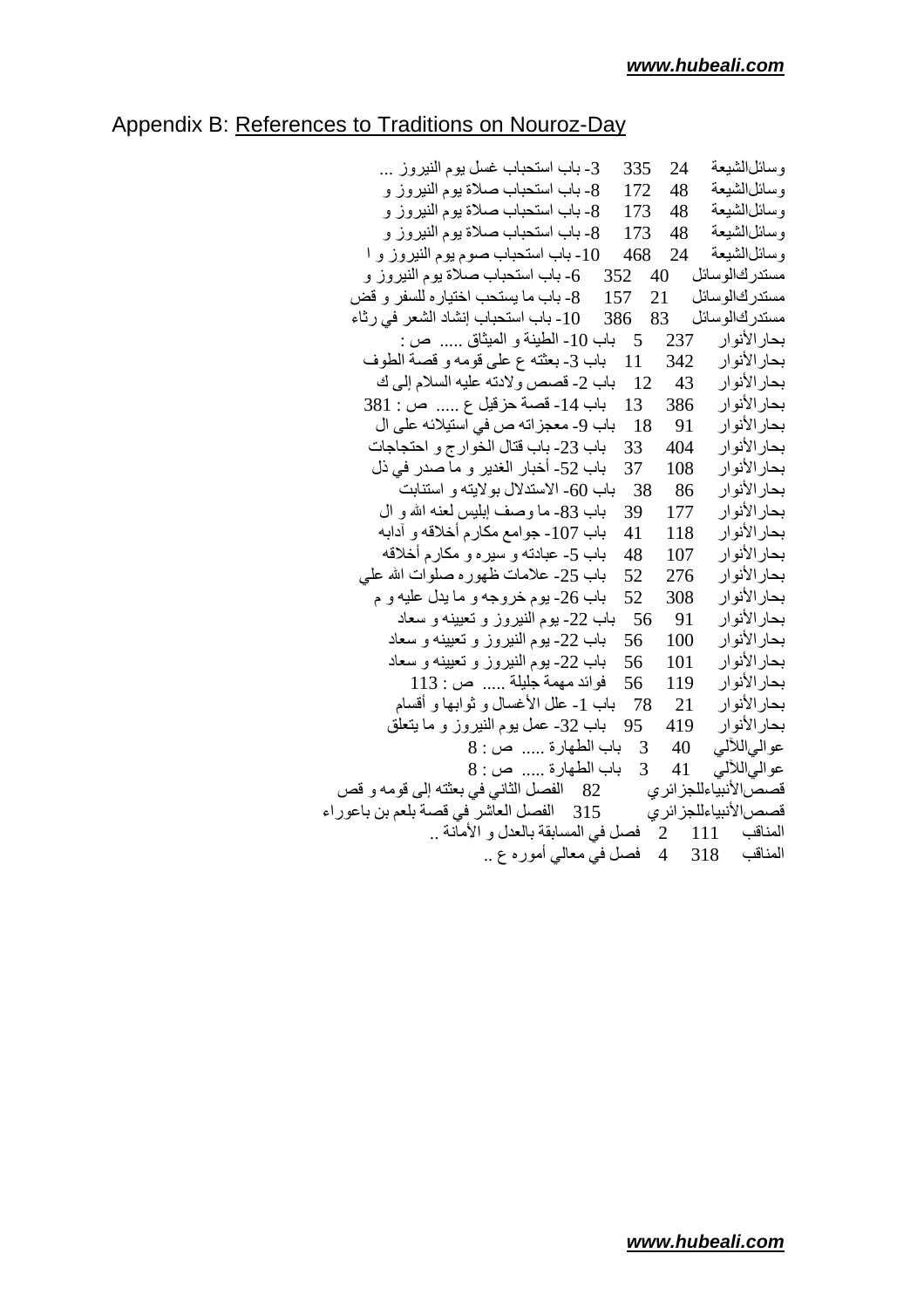#### Appendix C: Objections on Nouroz-Day

There has been some scepticism on the validity of Nouroz-Day's religious grounds, cast by one of the traditions found in the shia book written by Ibn-e-Shaher Ashob 'Manaqib-e-Alay Abi Talib<sup>'11</sup>, the tradition is referred to Imam Musa-e-Kazim<sup>asws</sup> without giving any narrators's names and by just citing 'it has been narrated'. Mulla Mohammed Baqir Majalisi as well as other renowned narrators of traditions (i.e., Sheikh Al-Hurr Al-Amari) did not consider this tradition reliable and say it was, included in the book, out of Taqqia. However, we cannot reject a tradition, based on the narrator or chain of narrators, but need to evaluate it, as per Masomeen<sup>asws</sup>s' prescribed criteria of the hadith authenticity (http://www.hubeali.com/asool-e-deen/Chapter\_17\_NarratingHadith.pdf). Let us review this tradition, which is referred to Imam<sup>asws</sup>:

المناقب لابن شهر أشوب حكي أن المنصور تقدم إلى موسى بن جعفر بالجلوس للتهنية في يوم النيروز و قبض ما يحمل إليه فقال إني قد فتشت الأخبار عن جدي رسول الله ص فلم أجد لمهذا العيد خبرًا و إنه سنة للفرس و محاها الإسلام و معاذ الله أن نحيي ما محاه الإسلام فقال المنصور إنما نفعل هذا سياسة للجند فسألتك بالله العظيم إلا جلست فجلس إلى أخر ما أوردناه في باب مكارم أخلاق موسى بن جعفر صلوات الله عليهما

• Once Al-Mansoor<sup>la</sup> invited Imam Musa-e-Kazim<sup>asws</sup> on the festival of Nouroz and asked Imam<sup>asws</sup> to accept Eid-e-Nouroz gifts, Imam<sup>asws</sup> replied: 'I am not aware of any traditions from our grandfather Rasool Allah<sup>saww</sup> regarding this Eid. Imam<sup>asws</sup> further added that this is the Eid of Persians and Islam has disregarded it and 'Allah forbid' why shall I observe it. Al-Mansoor<sup>la</sup>, insisted on celebrating it for political reasons and asked Imam<sup>asws</sup> to stay there with him until the end of the event.<sup>12</sup>

It is true that Masomeen<sup>asws</sup> have never mentioned, in any of their traditions, that it is a day of 'Eid' but have told their follower to observe it as a 'Day of Blessings', and to benefit from the blessings which Allah<sup>azwj</sup> has, and will He<sup>azwj</sup> always extends at the onset of sun's rays on the face of the earth, as we shall see in several traditions of Masomeen<sup>asws</sup> presented here and also appended to this article, subsequent to first dealing with the scepticism on Nouroz-day.

#### **Two Main Objections on Nouroz-Day:**

Some of the enemies of Ahlul Bait<sup>asws</sup> (i.e. Mohammed Hussain Dahko and alike), have rejected the religious relevance of this 'Blessed day' based on the abovementioned tradition, as well as raising two further objections:

(1) Why one should observe any day based on Solar rather lunar system.

 $11$ Volume 4, page 318  $12$ 

فصل في المسابقة بالعدل و الأمانة2 11 المذاقب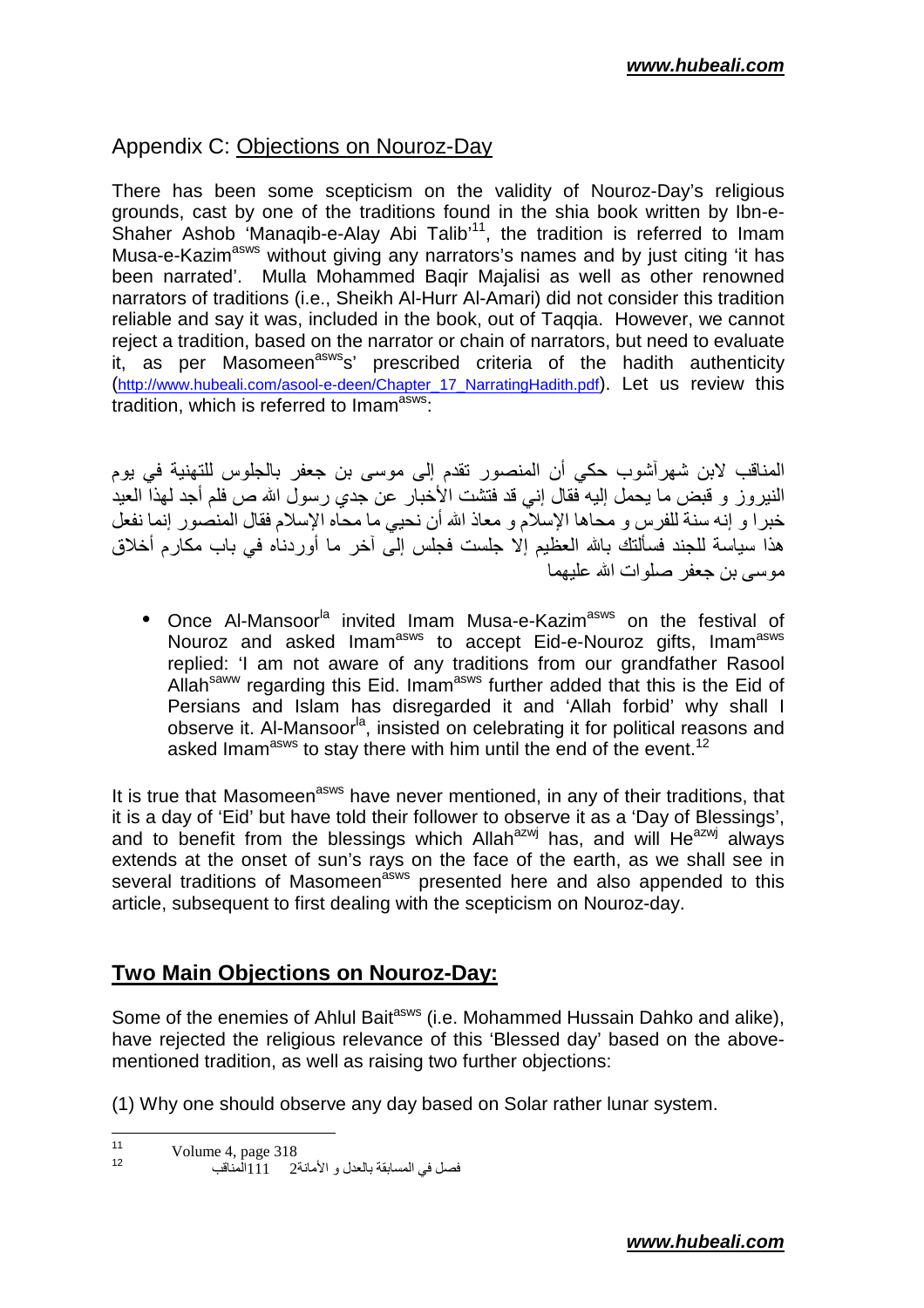(2) They have discredited the reliability of the narrator of 'Nouroz-Day' Al-Muala Ibne Qunais.

## **(1) The Religious Significance of Solar System:**

#### **(a) Determination of 'Zuhar/Asr' Time in 12 Months of the Year**

روى عبد الله بن سنان عن أبي عبد الله عليه السلام أنه قال: " تزول الشمس في النصف من " حزَّ بر ان " علي نصف قدم، وفيَّ النصف من " تموز ۚ " علي قدم ونصَّف، وفي النصَّف من " آب " على قدمين ونصف، وفي النصفُ من " إيلول " على ثلاثة أقدام ونصف وفي النصف من " تشرين الاول " على خمسة ونصف، وفي النصف من " تشرين الأخر " على سبعة ونصف، وفي النصف من " كانون الاول " على تسعة ونصف، وفي النصف من " كانون الأخر " على سبعة ونصف، وفي النصف من " شباط " على خمسة و نصف، و في النصف من آذار " على ثلاثة و نصف و في النصف من " نيسان " على قدمين ونصف، وفي النصف من " أيار " على قدم ونصف، وفي النصف من " حز بر ان " على نصف قدم "

• Abdullah Bin Sinan narrates from Imam Abu Abdullah<sup>asws</sup> that Imam<sup>asws</sup> said: In the mid of the month of June, Sun starts descending (Zawal-e-Aftab) when (ones shade) become half-a-stride (Nisf Qadam) whereas it become 1.5 steps in the mid of July and 2.5 steps in the mid of August and 3.5 steps in the mid of September. One's shade becomes 5.5 steps in the middle of October and then stretches into 7.5 steps in the middle of November and it reaches 9.5 steps in the mid of December and is 7.5 steps in the mid of January and reduces to 5.5 steps in February and to 3.5 in the mid of March and 2.5 steps in the mid of April and 1.5 steps in mid May and then again back to 0.5 step in the mid of June (for Medina and its surroundings).  $13$ 

## **(b) Seasons' Effect on Healthy and Life-Style <sup>14</sup> <sup>15</sup> <sup>16</sup>**

ـ الرسالة الذهبية والمذهبة لابي الحسن علي بن موسى الرضا (عليهما السلام): " إن الجسد بمنزلة الارْض الطيبة، متَّى تعوهدت بالعمارة والسُّقى من حيث لا تزدَّاد في الماء فتغرق ولا ينقص منه فتعطش، دامت عمارتها وكثر ريعها وزكا زرّعها، وان تغوفل عنها فسدت ولم بنبت فيها العشب، فالجسد بهذه المنزلة، وبالتدبير ٍ في الاغذية والاشربة يصلح ويصح وتزكو العافية فيه -

إلى أن قال: أما فصل الربيع، فإنه روح الزمان وأوله. إذار وعدد أيامه واحد و ثلاثون بوما، وفيه يطيب الليل والنـهار، وتلين الارض، ويذهب سلطان البلغم، ويـهيج الدم، ويستعمل فيه من الـغذاء اللطيف اللحوم والبيض النيمبرشت، ويشرب الشراب بعد نعديله بالمآء، ويتقى فيه أكل البصل والثوم و الحامض، و بحمد فبه شر ب المسهل، و بستعمل فبه الفصد و الحجامة

 $13$ <sup>13</sup> Manla yaza-ul-Faqhi, Haith no. 673.

<sup>14</sup> 701 Volume بحار الأنوار - الرسالة المذهبة المعروفة بالذهبية Volume 59 Page

<sup>15</sup> بَابُ نَوَادِرِ مَا يَتَعَلَّقُ بِأَبْوَابِ الْأَطْعِمَةِ الْمُبَاحَةِ :Volume 16 Page 455 Chapter مستدرك الوسائل

<sup>16</sup> Page 3 طبالرضاع الرسالة الذهبية Page 3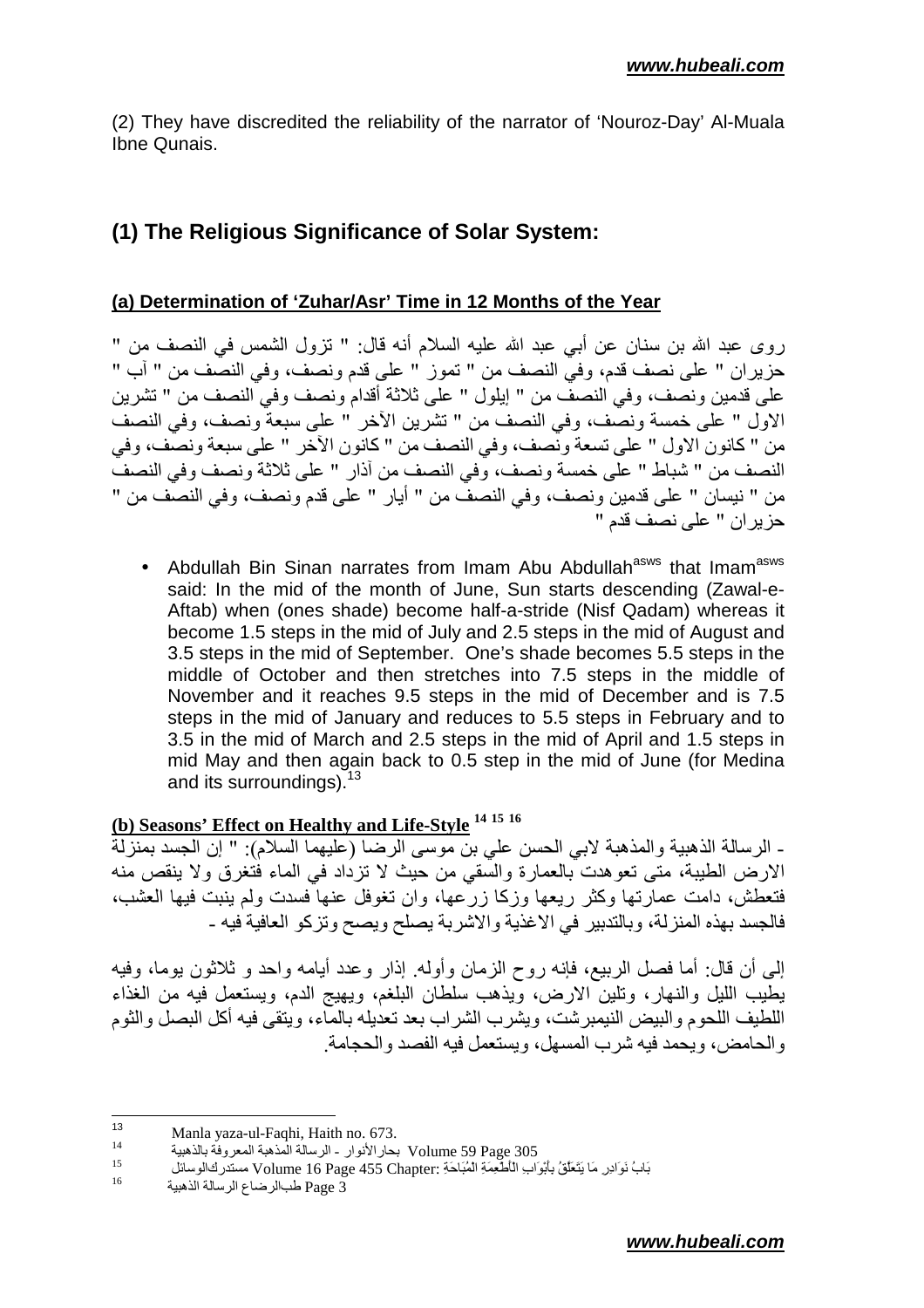نيسان ثلاثون يوما، فيه يطول النهار ، ويقوى مز اج الفصل، ويتحرك الدم، وتهب فيه الرياح الشرقية، ويستعمل فيه من المآكل المشوية، وما يعمل فيه بالخل، ولحوم الصيد، يعالج الجماع والتمريخ بالدهن في الحمام، ولا يشرب الماء على الريق، ويشم الرياحين والطيب.

أيار واحد وثلاثون يوما، وتصفو فيه الرياح، هو أخر فصل الربيع، وقد نهي فيه عن أكل الملوحات، واللحوم الغليظة كالرؤوس ولحم البقر، واللبن، وينفع فيه دخول الحمام أول النهار، ويكره فيه الر باضية قبل الغذاء

حزيران ثلاثون بوما، بذهب فيه سلطان البلغم والدم، ويقبل زمان المرة الصفراء، ونهي فيه عن النعب، وأكل اللحم دسما والاكثار منه، وشم المسك والعنبر، وينفع فيه أكل البقول الباردة كالهندباء وبقلة الحمقاء، وأكل الخضر كالقثاء والخيار والشير خشت، والفاكهة الرطبة، واستعمال المحمضات، ومن اللحوم لحم المعز الثنبي والجذع، ومن الطيور الدجاج والطيهوج ۖ والدراج، والالبان، والسمك الطر ي

تموز واحد وثلاثون بوما، فيه شدة الحرارة، وتغور المياه، ويستعمل فيه شرب الماء البارد على الريق، ويؤكل فيه الاشياء الباردة الرطبة، ويكسر فيه مزاج الشراب، وتؤكل فيه الاغذية اللطيفة السريعة المهضم، كما ذكر في حزيران، ويستعمل فيه من النور والرياحين الباردة الرطبة الطيبة ال ائحة

أب واحد وثلاثون بوما، فيه تشتد السموم، ويهيج الزكام بالليل، وتهب الشمال، ويصلح المزاج بالتبريد والترطيب، وينفع فيه شرب اللبن الرائب، ويجتنب فيه الجماع والمسهل، ويقل من الرياضة، ويشم من الرياحين الباردة.

أيلول ثلاثون بوما، فيه بطيب الهواء ويقوى سلطان المرة السوداء ويصلح شرب المسهل 7 وينفع فيه أكل الحلاوات، وأصناف اللحوم المعتدلة كالجداء والحولي من الضأن ويجتنب فيه لحم الَّبقر، والاكثار من الشواء، ودخول الحمام، ويستعمل فيه الطيب المعتدل المزاج، ويجتنب فيه أكل البطيخ والقثاء

تشرين الاول واحد وثلاثون يوما، فيه تهب الرياح المختلفة، ويتنفس فيه ريح الصبا، ويجتنب فيه الفصد وشرب الدواء، ويحمد فيه الجماع، وينفع فيه أكل اللحم السمين، والرمان المز ، والفاكهة بعد الطعام، ويستعمل فيه أكل اللحوم بالتوابل، ويقللُ فيه من شرب الماء، ويحمد فيه الرياضة.

تَشْرِينِ الْأَخْرِ ثْلاَثُونِ يوماً، فَيَهْ يَقْطَعُ ۖ الْمُطْرِ الْوَسْمَى، ويَنْهَى فَيْهِ عَنْ شَرْب الماء بالليل، ويقلل فيه من دخول الحمام والجماع، ويشرب بكرة كل يوم جرعة ماء حار ، ويجتنب أكل البقول [ الحارة ] كالكرفس والنعناع والجرجير

كانون الإول واحد وثلاثون يوما، تقوى فيه العواصف ويشتد فيه البر د، وينفع فيه كل ما ذكر ناه في تشريه الآخر، ويحذر فيه من أكل الطعام البارد، ويتقى فيه الحجامة والفصد، ويستعمل فيه الاغذية الحار ة بالقوة والفعل

كانون الآخر ۖ و احد و ثلاثون بو ما، بقو ي فيه غلبة البلغم و بنبغي أن بنجر ع فيه الماء الحار ۖ علي الر بق، ويحمد فيه الجماع، وينفع فيه الاحشاء أكل البقول الحارة كالكرفس والجرجير والكراث، وينفع فيه دخول الحمام أول النهار، والتمريخ بدهن الخيري وما ناسبه، ويحذر فيه الحلواء، وأكل السمك الطر ي، واللبن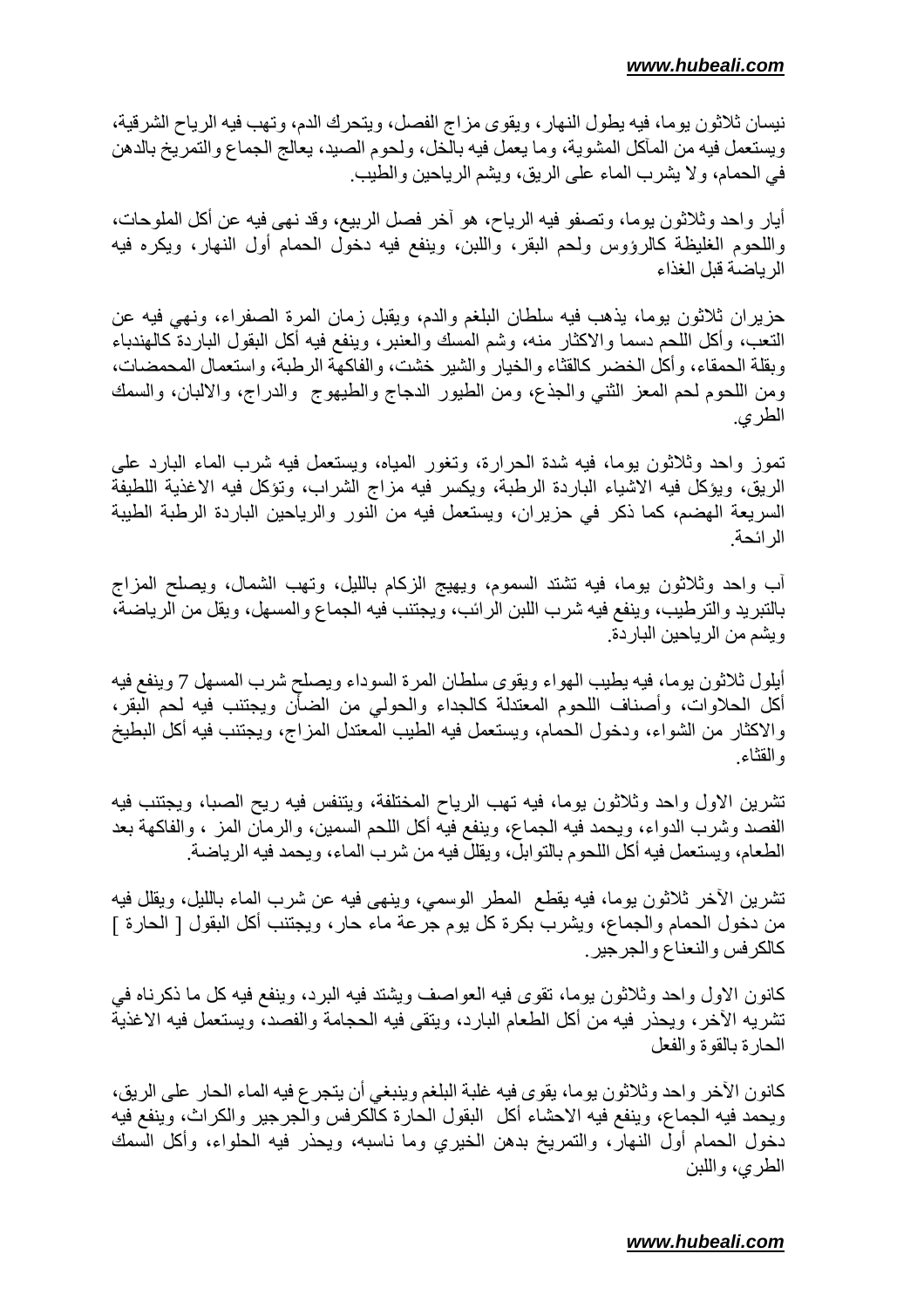تسباط ثمانية وعنشرون يوما، تختلف فيه الرياح، وتكثر فيه الامطار ، ويظهر فيه العشب، ويجرى فيه الماء في العود، وينفع فيه أكل الثوم، ولحمّ الطير، والصيود، والفاكهة اليابسة، ويقلل من أكل مصر علي سكن .<br>الحلاوة، ويحمد فيه كثرة الجماع والحركة والرياضة.

Imam Ali Raza<sup>asws,</sup> golden words, (which are 'Abe-hiyat' for healthy life-style and a source of inspiration) written in a journal (as requested by Mamoon Rashid<sup>la</sup> and were widely adopted by the physicians of that era). Imam<sup>asws</sup> said: The human body is like a fertile land, it should be watered regularly so that it neither dries out nor flooded with water as balance is required in accordance with time of the year and weather conditions. When properly looked after, its vegetation lasts and its yield increases and its plantation grow, but if neglected its branches become pale and plants stop producing fruits/herbs. Human body also resembles soil/plants in this respect, if looked after with balanced diet, body remains healthy, strong and endures well with age.

Imam<sup>asws</sup> added: As for the spring, it is the prime time of the year, its first month is March which has 31 days. Both days and nights of this month are pleasant and soil turns soft. In this month, the production of wasteful mucus is suppressed, blood cells are replenished; it is better to take meat and use of eggs is beneficial. However, one should avoid intake of onions, garlic and sour pickle and sauce, walking in fields/parks and exercise are beneficial in this month. The use of softdrinks and water is useful, blood extraction through use of various techniques i.e., 'Al Fsd and the cupping' is also beneficial.

April is of 30 days, in this month, the days start to expand and nights become relatively shorter, weather starts to warm up and spring is more highlighted with refreshing mild-wind conditions. One starts to feel more energetic with good blood circulation. The use of grilled meat and wild-bird meat is good for body and it is better to add some vinegar to one's food. It is healthy to take early morning bath. One should refrain from taking water in the mornings and engaging in excessive exercise routines. Putting some oil on the body, using fragrances, smelling flowers and romance are the special blessings of this month.

Then comes the month of May which is of 31 days, in it, the winds become pollen free and clear, the spring does not last beyond this month. One should not eat salty foods, beef and half cooked meat and refrain from drinking full-fat milk. Add lot of fresh vegetable to diet and avoid doing exercise on empty stomach. Early morning shower is beneficial. Avoid exercising before taking the food.

The fourth month is June, which is of 30 days, during this month blood cell's reproduction slows down, mucus inflammation also reduced but instead acidity increases. One should avoid excessive exercise and fatigue and the use of fatty meat in excess foods and food colours, i.e. 'Kasturi and Saffron'. Make frequent use of fresh vegetables, i.e. cucumber, zucchini/courgettes. Goat meat is better specially the leg and neck portions as well as chicken/bird meat. Drinking milk and soft-drinks are useful in this month.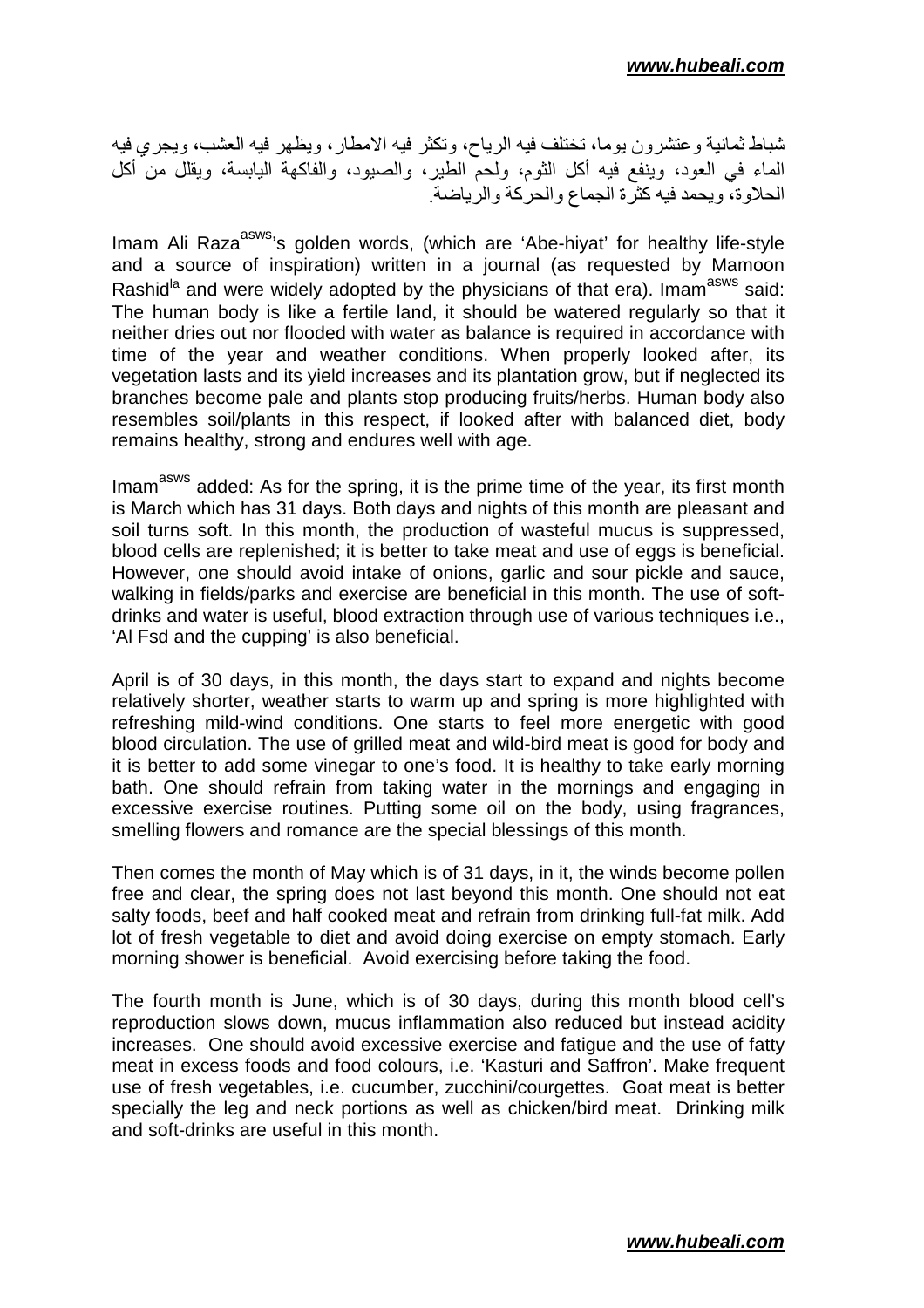The month of July is of 31 days; weather turns warmer as well as the ground water temperature increases. One may take little cold water in the mornings to break fast. Those herbs and vegetables, which have 'cool' effect and are easily digestible, should be more frequently used. Diet intake, similar to the month of June is beneficial in this month. Smelling flowers and stems and use of softdrinks is beneficial.

August has 31 days; moderate to gusty winds are one of the characteristics of this month with Northerly wind flowing at the night. Cold, cough and flu become the epidemic in this month. One should eat easily digestible foods with use of diluted milk/yogurt 'lasee/Shash'. Summer flowers are good for fragrance but avoid smelling and eating cold basils. It is better to refrain from too much marital relationship and fatigue and the use of laxative (Julab).

September has 30 days in which air becomes cold and refreshing with longer evenings. Eating sweets (Al Hlawat) and use of light/moderate lamb/chicken meat is healthy, but avoid intake of beef and the excessive use of grilled/barbecue meat as well as frequent bathing. Fruits, such as watermelon and cucumber should also be avoided. Mixed vegetables and food with good aroma are good source of energy.

October is of 31 days, in this month winds are turbulent and cold breeze in the morning starts to intensify. It is better not to drain infected blood (Al Fsd) and avoid use of herbal medicine. It is good to add some fat to the food and having more frequent marital relationship. One can add pickles and sour sauce in food and eating fruits after meal. It is good to add spices to the meat dishes. Exercise is good with reduced water intake as compared the previous months.

November has 30 days, during this month rainfalls less frequently as compared with the previous month. One should refrain from drinking water during the night as well as taking more frequently bath and having marital relationship. It is better to use mouthful of warm water during the day. And avoid using the legumes, i.e., celery, the mints and watercress.

December has 31 days in which cold weather persists with gusty winds and daily habits of November may also be practices in this month, avoid eating cold food blood drainage.

January has 31 days, in this month mucus starts to hurt so it is better to take little warm water in the morning for breakfast, it is good to have marital relationship, and cooked vegetable such as celery, the watercress and the leek. Taking shower in the start of the day and putting some oil on body is beneficial. Keeping warm with meat with some fat or whatever is suitable to one but avoid eating fatty sweet dishes (Al Holuwa) but take light energetic food, i.e., fish and milk.

The last month of the year is February, which has 28 days. In this month weather starts to become mild and plants and rainfall increases. Herbs start to appear as water starts to runs in streams. Blood cells' reproduction increases and cold/mucus start to decrease. Tasty food and lamb meat is good in this month, use of garlic and dried fruits is also good for health but dessert intake should be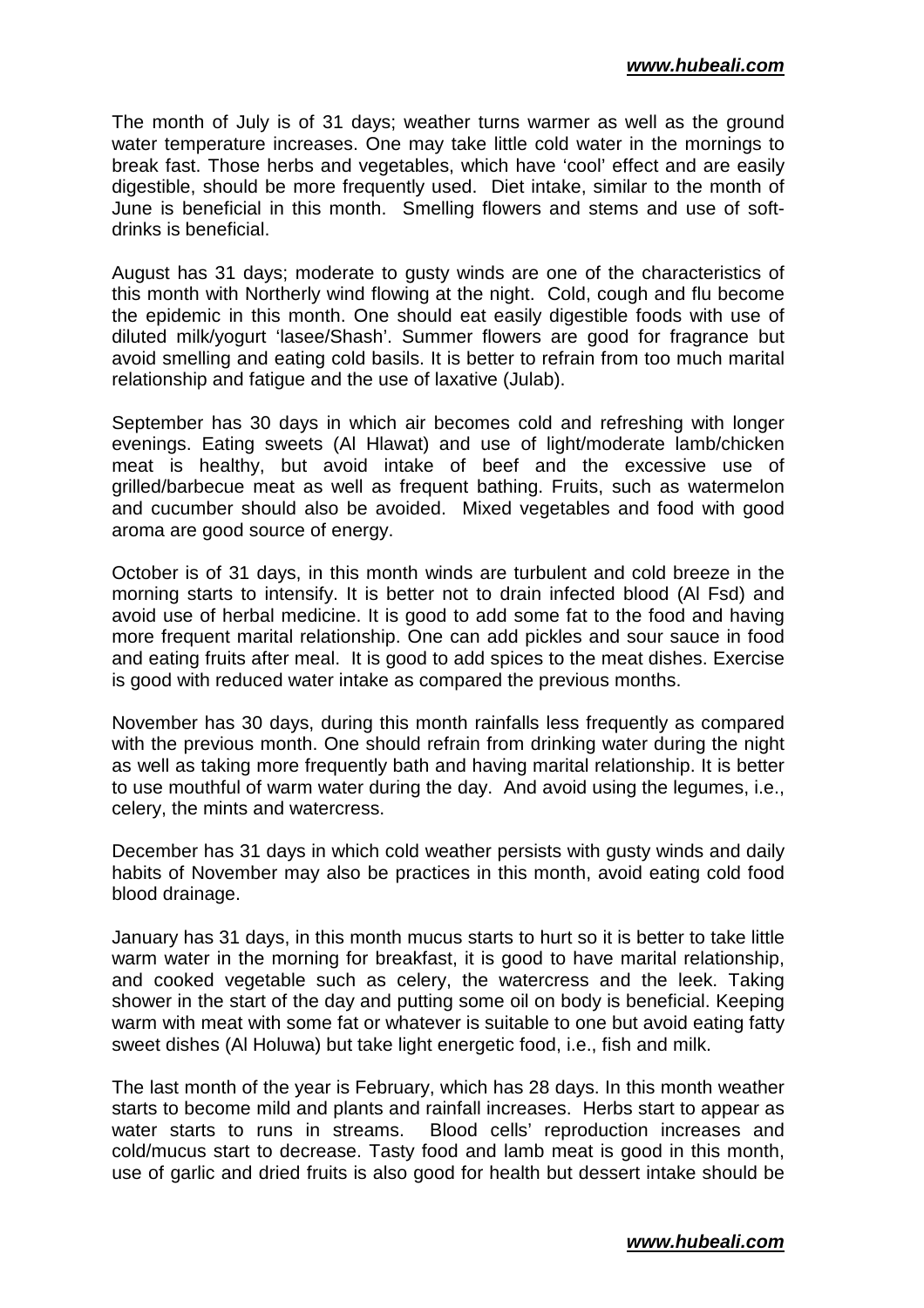less frequent. The use of cold drinks still be avoided in this month and instead hot drinks should be preferred. One may enjoy this month with warm marital relationship and good exercise.

#### **(C) Movement of the Planets and Day and Night**

كتاب النجوم للسيد بن طاووس بأسانيده إلى محمد بن إبر اهيم النعماني في كتاب الدلائل، عن محمد بن همام، عن محمد بن موسى بن عبيد، عن إبر اهيم بن أحمد اليقطيني، قال: حدثني ابن ذي العلمين قال: كنت واقفا بين يدي ذي الرياستين بخراسان في مجلس المأمون وقد حضره أبو الحسن الرضا عليه السلام فجر ى ذكر الليل والنهار وأبهما خلق قبل، فخاضوا في ذلك واختلفوا، ثم إن ذا الرياستين سأل الرضـا عليه السلام عن ذلك و عمـا عنده فيه، فقال لـه: أتـحب أن اعطيك الـجواب من كتـاب الله أو من حسابك ؟ فقال: ار بده أو لا من جهة الحساب، فقال: ألبس تقو لان إن طالع الدنبا السر طان، وأن الكو اكب كانت في شر فها ؟ قال: نعم، قال: فز حل في الميز ان، و المشتر ي في السر طان، و المر يخ في الجدي والز هرة في الحوت، والقمر في الثور ، والشمس في وسط السماء في الحمل، ِ قال: نعم، فمن كتاب الله ؟ قال: قول الله عزوجل (لا الشمس ينبغي لمها أن تدرك القمر ولا الليل سابق النهار

Al-Taus reports in his book 'Al-Najoom' from Mohammed bin Ibrahim al-Nahmani's book 'Al-Dalail'. We were in Al Maamoun<sup>la</sup>'s council and Abu Al-Hassan Raza<sup>asws</sup> was also present there. Some of the participants were debating whether day was created first or night prevailed prior to the onset of the day. After some time, one of the senior military chief (Zul Riyasathain) consulted Imam Raza<sup>asws</sup> about which appeared first, the day or the night, with a request to enlighten all the participant by an answer from the Book of Allah<sup>azwj</sup> supported by the astronomical calculations, but first from the astronomical basis. Imam<sup>asws</sup> replied: Don't people say that one's fortune is reflected from the (position of) Cancer, And the planets have their Zenith (SHARAF)? The military man replied: yes. Imam<sup>asws</sup> said: When Saturn is in the Libra, the Jupiter in Cancer and Mars in Capricorn, and the Venus in the Pisces, the Moon in the Taurus and the Sun in the middle of the sky in the Aries, This does not happens but only during the daytime. He said: yes, (I agree) but tell us from the Book of Allah. Imam<sup>asws</sup> then recited the  $40<sup>th</sup>$  verse of Ya-Sin: It is not permitted to the Sun to catch up the Moon, nor can the Night outstrip the Day: Each (just) swims along in (its own) orbit (according to Law). Meaning, despite the fact that both sun and moon move in the same Zodiac path, the laws of movement of each have been so fixed by Allah<sup>azwj</sup> that they can never cross each other or clash with one another.

## **(d) Tradition of Imam Jafar-e-Sadiqasws-The Motion of the Sun<sup>17</sup>**

Imam Jafar-e-Sadig<sup>asws</sup> explained to Mufaddal ibn `Umar in famous tradition 'Hadith-e-Mufaddal', now consider the motion of the sun through the twelve Zodiac<sup>18</sup> belts to complete a year and the skill underlying it. This is the period that comprises of the four seasons - Winter, Summer, Autumn and Spring, in their

 $17$ <sup>17</sup> Tradition of Mufaddal from Imam Ja'far al-Sadiqasws ,Narrated by Mufaddal ibn `Umar As recorded by 'Allamah Majlisi (d. 1110 AH) in *Bihar al-'Anwar*, volume 3, page 57, chapter (*bab*) 4, tradition (*riwayah*) no. 29, *Published by:* Bashir Alidina.-

<sup>&</sup>lt;sup>18</sup> Zodiac denotes an annual cycle of twelve stations or "signs" along the ecliptic, the apparent path of the Sun across the heavens, e.g., http://en.wikipedia.org/wiki/Zodiac\_sign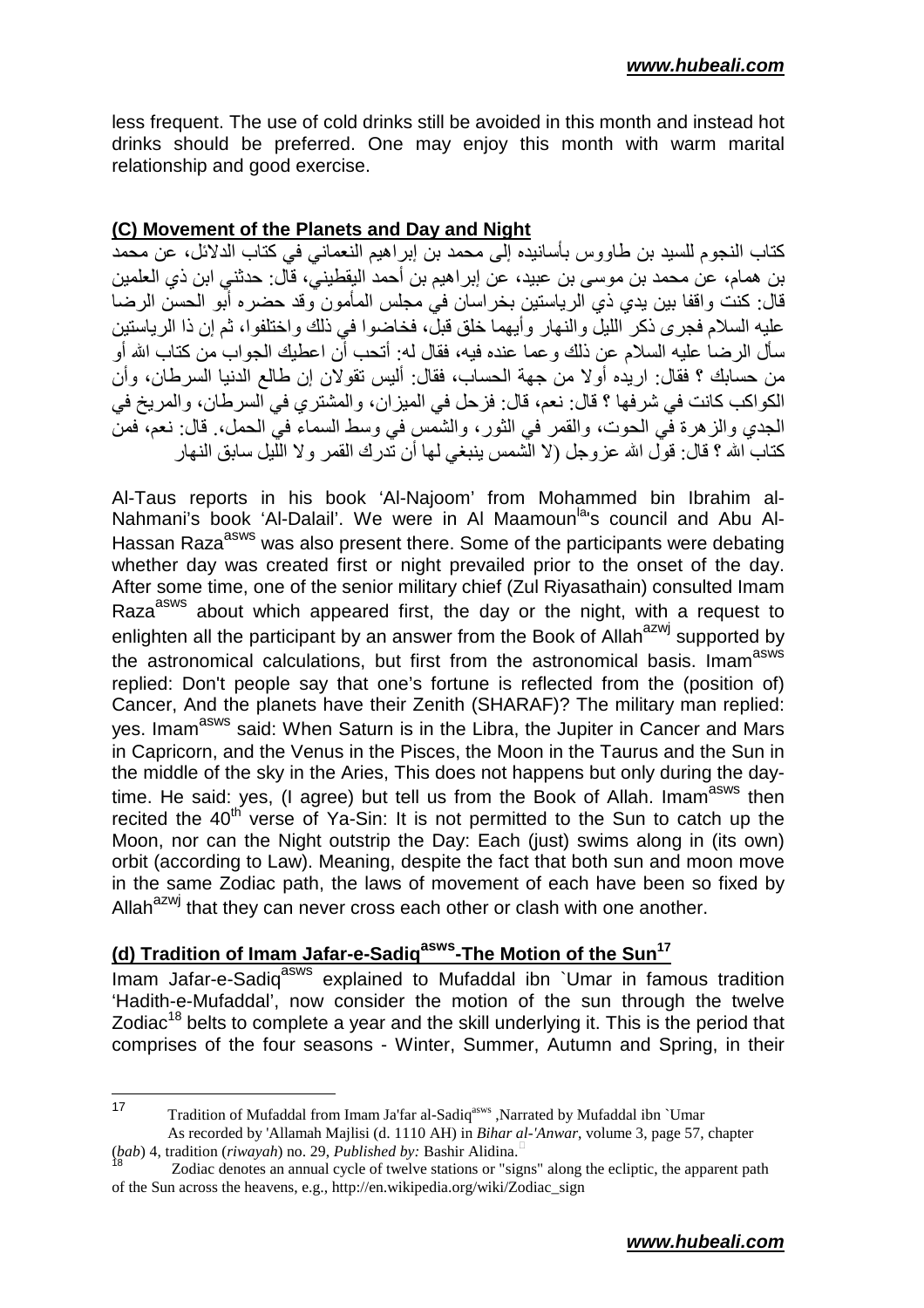completeness. Grains and fruits ripen during this annual movement of the sun to meet human needs. The cycle of development goes on repeating.

Don't you know that the sweep of this Sun across the heavenly belt, from the Pisces belt back to it, constitutes one year? The year, etc. have continued as the calculating measures of time since the beginning of the world in all past ages. People calculate thereby the periods of life-spans, loans, contracts and other business matters. It is with the movement of the sun through this zone, after full cycle year is complete and a correct estimate of time is established.

Just see how the sun sheds its light on the world and with what ingenuity has this been ordained for it. If it shone only at one spot of the Zodiac constantly, without changing its place, the benefits of its rays would not penetrate in all direction due to the interpolation of mountains and walls. It has been therefore patterned so that it rises from the East in the forenoon, shedding its light on objects opposite in the West, to move on constantly, extending its light from side to side till it goes on to the West to shed its light on objects which failed to received it in the forenoon, so as not to allow any corner to remain without the benefit and purpose, it is meant to serve. If for a whole or a part of the year the situation changed to the contrary, you can imagine the plight of human beings. In fact what chance would they have to survive at all? Does not man observe such magnificent planning, wherein his own schemes would utterly fail? They plants function automatically without negligence, nor do they lag behind the time regulated for the management of the world's organisation and maintenance.

Now we present a hadith of Imam Jafar-e-Sadiq<sup>asws</sup> which eliminates the second objection to the Nouroz-Day, as some Mullahs have rejected Al-Moula, who has narrated several traditions in favour of Nouroz-day, as a reliable hadith narrator.

## **(2) Imam Jafar-e-Sadiqasws's approval of Al-Muala bin Khanees**

حدثني حمدويه بن نصير ، قال حدثني العبيدي، عن ابن أبي عمير ، عن عبد الر حمن بن الحجاج، قال حدثني إسماعيل بن جابر ، قال، كنت مع أبي عبد الله )ع( مجاورا بمكة، فقال لي يا إسماعيل اخر ج حتى تأتي مر ة أو عسفان، فسل هل حدثٌ بالمدينة حدث، قَال فخر جت حتى أتيت مرة فلم ألق أحدا، ثُمّ مضيت حتى أتيت عسفان فلم يلقني أحد، فارتحلت من عسفان فلما خرجت منها لقيني عير تحمل زيتاً من عسفان، فقلت لهم هل حدث بالمدينة حدث قالوا لا، إلا قتل هذا العراقي الذي يقال له المعلى بن خنيس، قال فانصر فت إلى أبي عبد الله ( ع) فلما ر ءاني قال لي يا إسماعيل قتل المعلى بن خنيس فقلت نعم ، قال، فقال أما و الله لقد دخل الجنة

It has been narrated through a chain of narrators that Imam Abu Abdullah<sup>asws</sup> was asked about the fate of Al-Moula Ibne Khanees. Imam<sup>asws</sup> replied: 'By Allah he already has entered into the paradise.<sup>19</sup>

—<br>19

رCل اداود 609 ص : 4 ارCلا0
376 
اX ' D ..... ص : 376 شر يك المعلى بن خنيس ق ]جخ، كش[ ثقة ِ المعلى بن خنيس مولى أبى عبد الله عليه السلام كوفي بّزاز . رجالالعلامةالحلي 10 ص: 73 شريك المعلى بن خنيس كوفي ثقة روى عن أبي عبد الله عليه السلام.